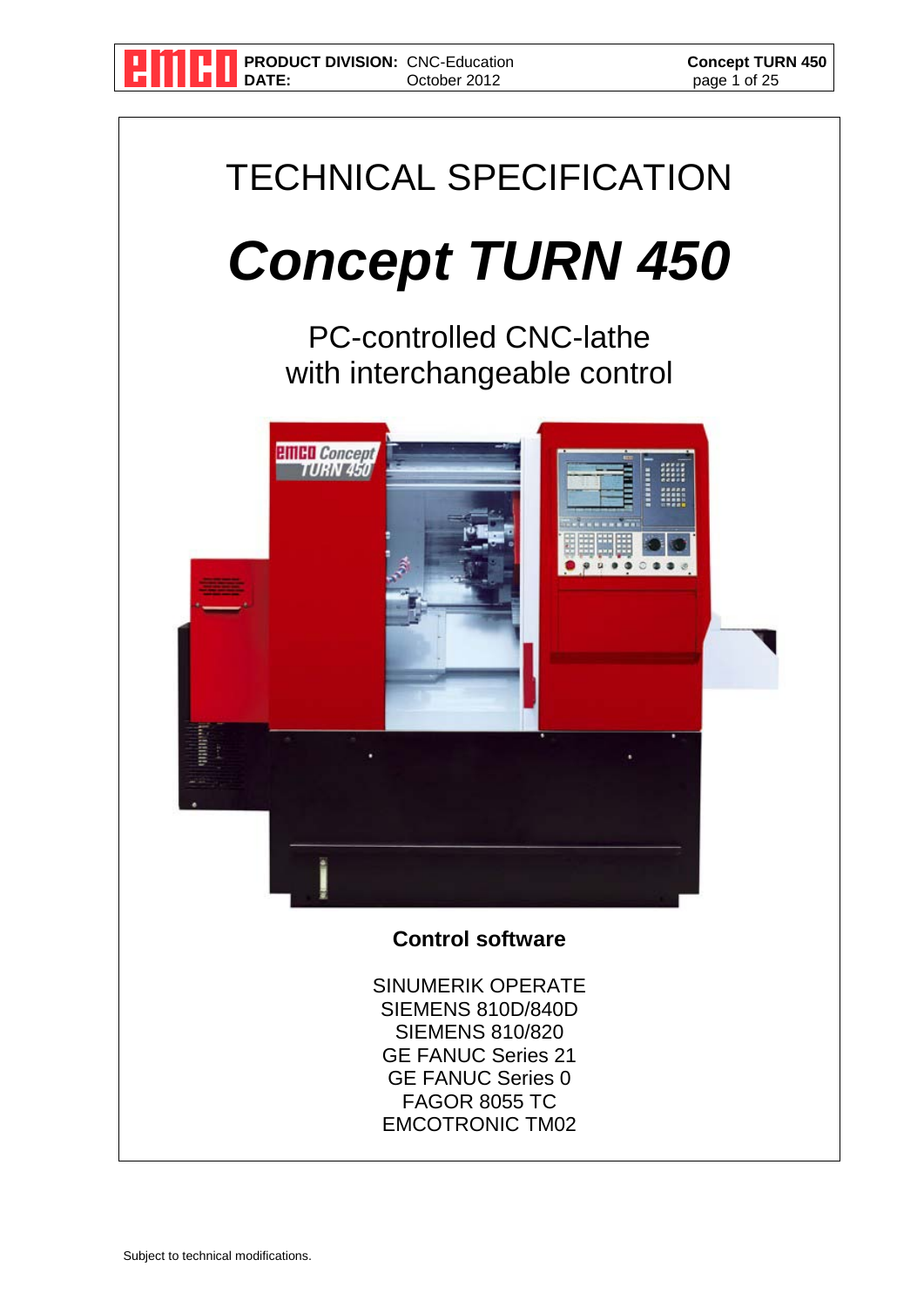

#### **Contents**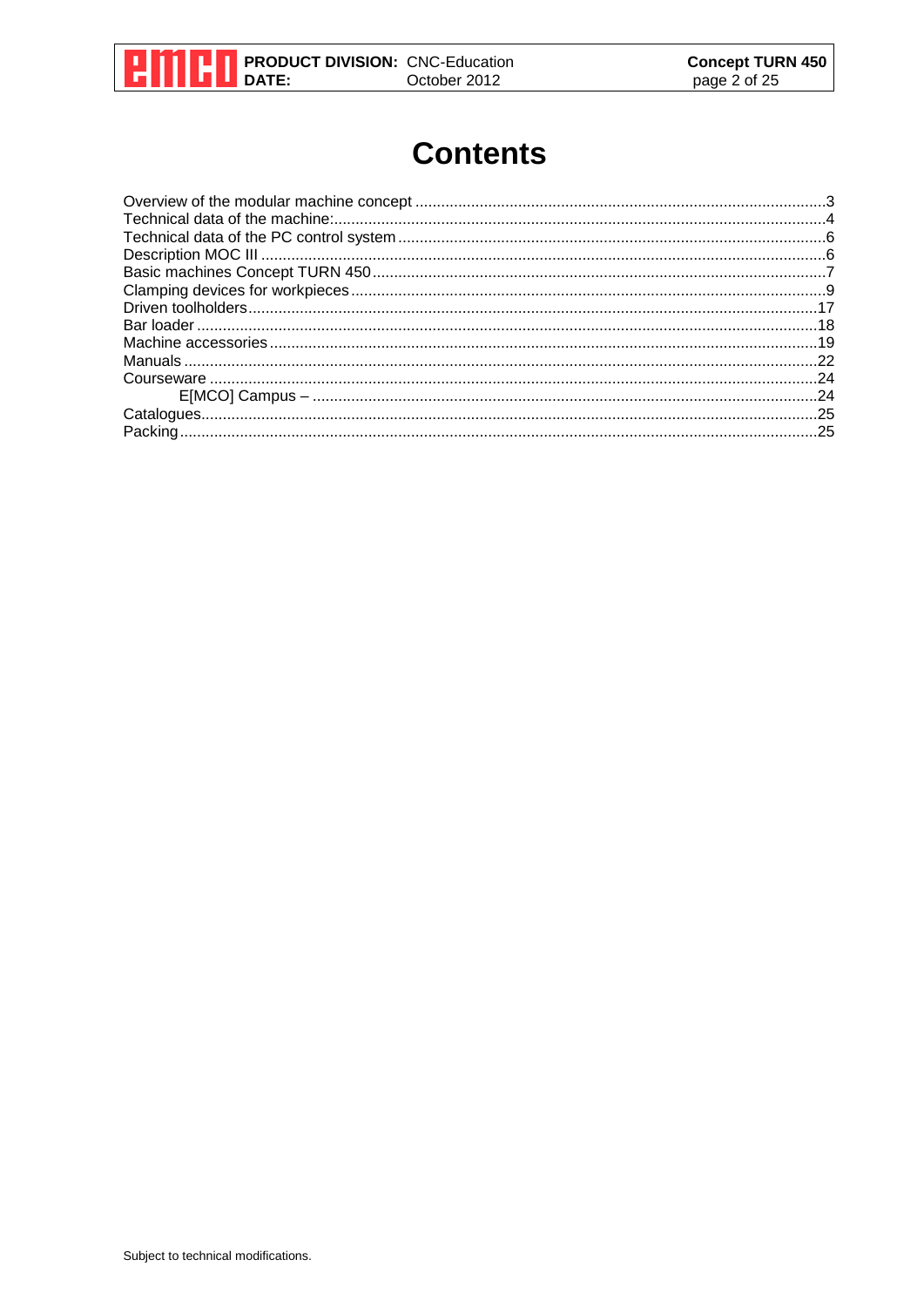

#### **Remark:**

The control EMCOTRONIC cannot program driven tools and C-axis.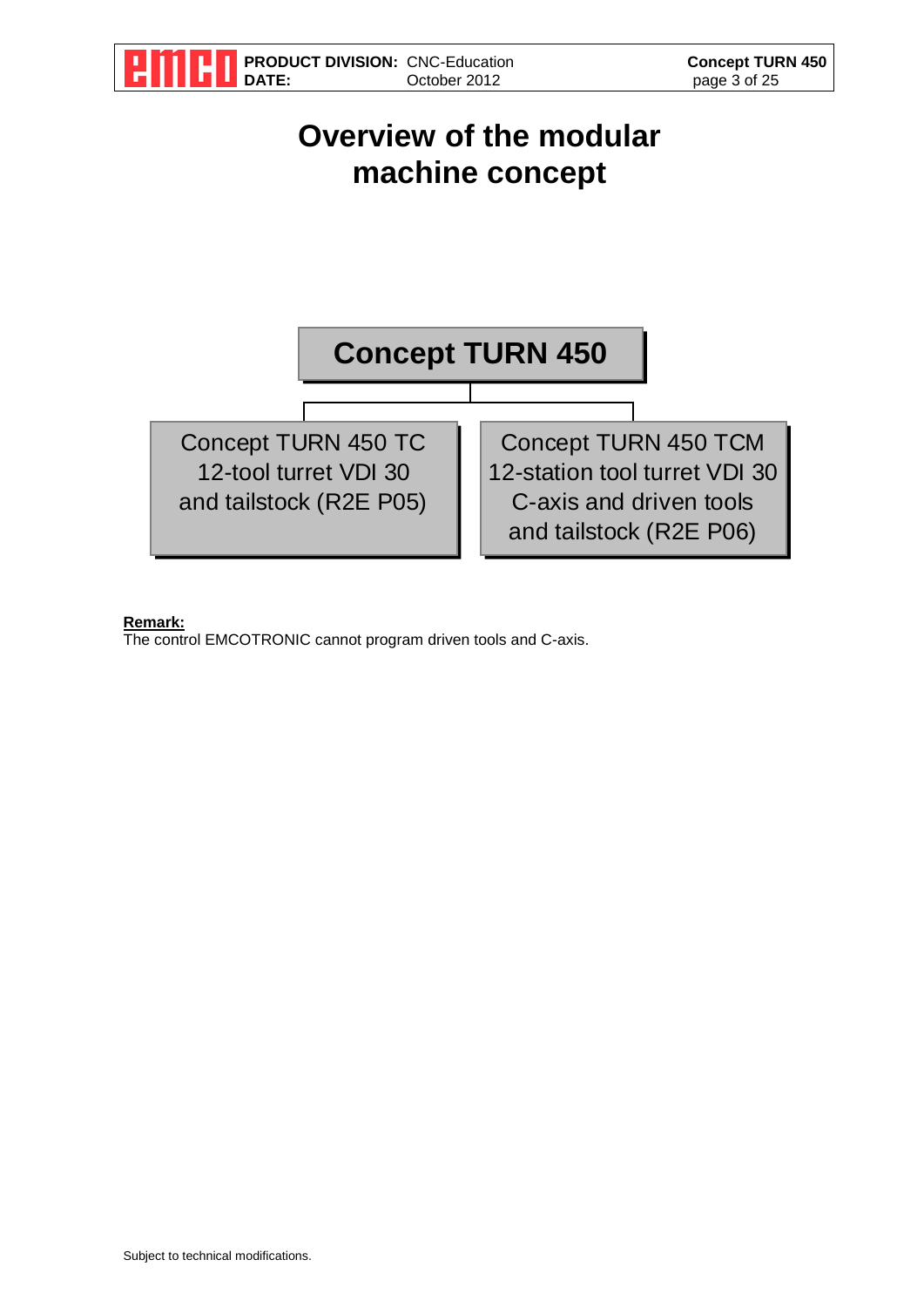

#### **Technical data of the machine:**

| <b>Working area</b>                                          |              |                 |
|--------------------------------------------------------------|--------------|-----------------|
| Swing over bed                                               | [mm]         | ø430            |
| Swing over cross slide                                       | [mm]         | ø210            |
| Distance between centers                                     | [mm]         | 687             |
| Max.machining diameter                                       | [mm]         | ø220            |
| Max.machining length                                         | [mm]         | 310             |
| Max.bar work diameter                                        | [mm]         | ø 45            |
| <b>Travel</b>                                                |              |                 |
| Travel in X-axis                                             | [mm]         | 160             |
| Travel in Z-axis                                             | [mm]         | 310             |
| <b>Main spindle</b>                                          |              |                 |
| Speed range                                                  | [rpm]        | 0-6300          |
| Max.torque on spindle                                        | [Nm]         | 78              |
| Spindle nose accord. DIN 55026                               |              | KK <sub>5</sub> |
| Spindle bearing inner diameter                               | [mm]         | ø 80            |
| Draw tube inner diameter / Spindle bore diameter             | [mm]         | ø 45 / ø 53     |
| C-axis                                                       |              |                 |
| Resolution                                                   | $[^{\circ}]$ | $0,01^\circ$    |
| Rapid speed                                                  | [rpm]        | 100             |
| Torque                                                       | [Nm]         | 78              |
| <b>Main drive</b>                                            |              |                 |
| Main drive power 100/40% duty cycle                          | [kW]         | 9/13            |
| <b>Tool turret</b>                                           |              |                 |
| Number of tool stations                                      |              | 12              |
| Tool shank according VDI (DIN 69880)                         | [mm]         | <b>VDI 30</b>   |
| Tool section for square tools                                | [mm]         | 20 x 20         |
| Shank diameter for boring bars                               | [mm]         | ø 32            |
| Turret indexing time                                         | [sec]        | 0,14            |
| <b>Driven tools (coupling DIN5480)</b>                       |              |                 |
| Speed range                                                  | [rpm]        | 0-5000          |
| Max. torque                                                  | [Nm]         | 16              |
| Max.drive power                                              | [kW]         | 4               |
| Number of driven stations                                    |              | 6               |
| Coupling                                                     | <b>DIN</b>   | 5480            |
| <b>Feed drives</b>                                           |              |                 |
| Rapid traverse in X / Z                                      | [m/min]      | 20 / 24         |
| Feed thrust in X-axis                                        | [N]          | 4000            |
| Feed thrust in Z-axis                                        | [N]          | 6000            |
| Acceleration time 0 to rapid                                 | [sec]        | 0,1             |
| Positioning variation P <sub>s</sub> accord. VDI 3441 in X/Z | [mm]         | 0,003/0,005     |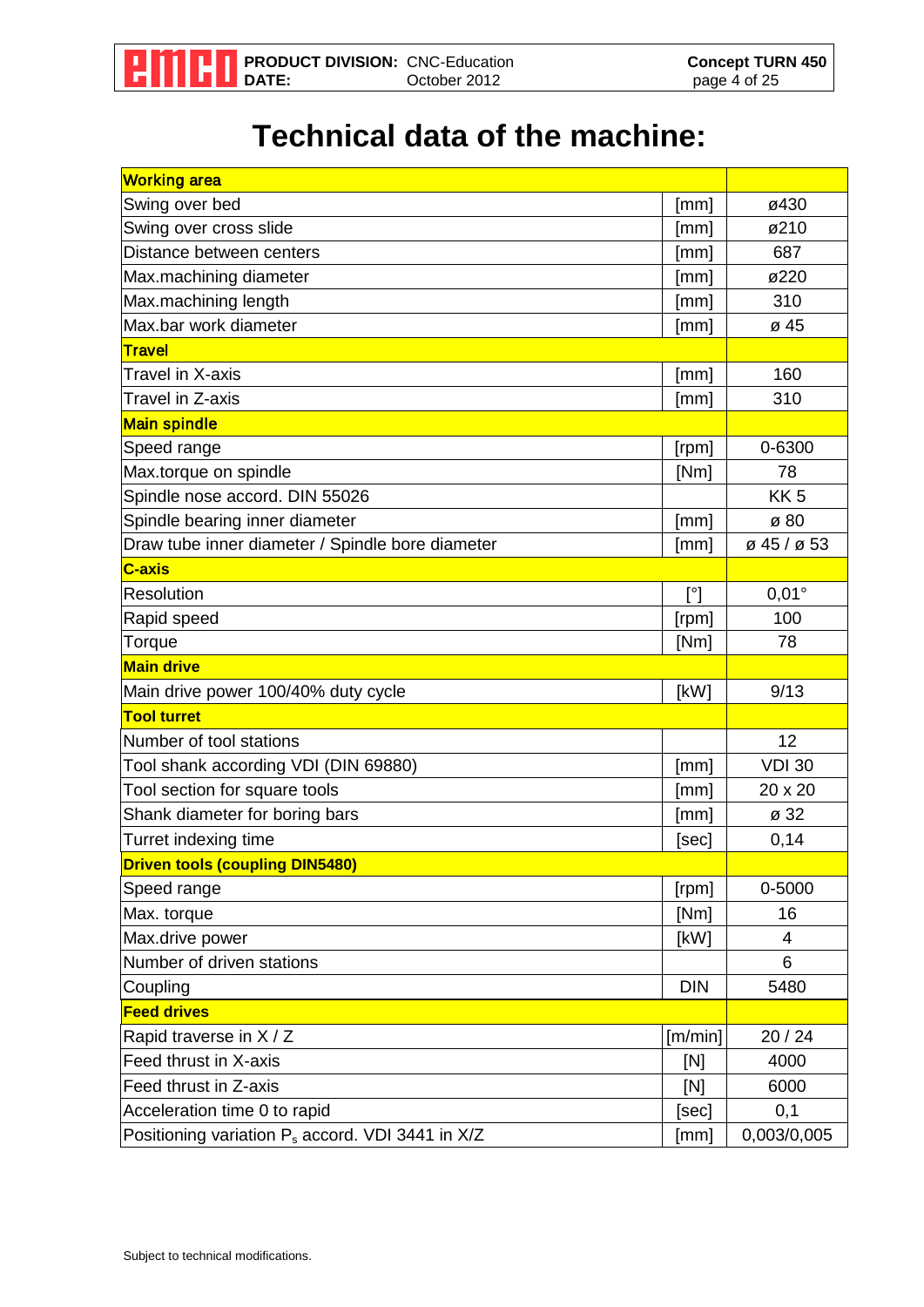| <b>Standard tailstock</b>                                                                            |         |                                          |  |
|------------------------------------------------------------------------------------------------------|---------|------------------------------------------|--|
| <b>Quill stroke</b>                                                                                  | [mm]    | 120                                      |  |
| Quill diameter                                                                                       | [mm]    | ø60                                      |  |
| Quill bore taper                                                                                     |         | MT <sub>4</sub>                          |  |
| <b>Quill thrust</b>                                                                                  | [N]     | 5000                                     |  |
| <b>Coolant system</b>                                                                                |         |                                          |  |
| Tank capacity                                                                                        | $[]$    | 230                                      |  |
| Coolant pump at 3,5 bar / (Optional 10 bar)                                                          | [kW]    | 0,57/(2,2)                               |  |
| Coolant delivery 3,5bar/1bar                                                                         | [1/min] | 15/65                                    |  |
| Coolant delivery 10bar/5bar (optional)                                                               | [l/min] | 5/50                                     |  |
| <b>Hydraulic system Multi-circuit hydraulic system for power chuck</b>                               |         |                                          |  |
| Oil tank capacity                                                                                    | $[]$    | 10                                       |  |
| Max. pressure for clamping                                                                           | [bar]   | 60                                       |  |
| <b>Pneumatic unit</b>                                                                                |         |                                          |  |
| Air pressure required                                                                                | [bar]   | 6                                        |  |
| Air volume required                                                                                  | [ /min] | 5                                        |  |
| Compressed air quality                                                                               |         | cleanliness class 4<br>$(ISO 8573-1)$    |  |
| <b>Lubrication system</b>                                                                            |         |                                          |  |
| Guide ways, ball screws                                                                              |         | Autom.central oil                        |  |
|                                                                                                      |         | lubrication<br><b>Grease lubrication</b> |  |
| Main spindle, counter spindle                                                                        |         |                                          |  |
| <b>Chip conveyor</b><br>10-pin harting plug for mounting the chip conveyor is incl. in basic machine |         |                                          |  |
|                                                                                                      |         |                                          |  |
| <b>Parts-catcher</b>                                                                                 |         |                                          |  |
| Pneumatically operated                                                                               | [bar]   | 6                                        |  |
| Max. finished part length                                                                            | [mm]    | 120                                      |  |
| Max. finished part diameter                                                                          | [mm]    | ø 45                                     |  |
| Max. finished part weight                                                                            | [kg]    | 2,0                                      |  |
| <b>Painting</b>                                                                                      |         |                                          |  |
| light gray                                                                                           |         | <b>RAL Nr. 7035</b>                      |  |
| traffic red                                                                                          |         | <b>RAL Nr. 3020</b>                      |  |
| graphite gray                                                                                        |         | <b>RAL Nr. 7024</b>                      |  |
| <b>Power supply</b>                                                                                  |         |                                          |  |
| Voltage                                                                                              | [V]     | 400~3/PE                                 |  |
| Max. voltage fluctuations                                                                            | [%]     | $+5/-15$                                 |  |
| Frequency                                                                                            | [Hz]    | 50/60                                    |  |
| Connected load value                                                                                 | [kVA]   | 17                                       |  |
| Main fuse for machine                                                                                | A-slow] | 50                                       |  |
| Required short circuit power                                                                         | [KVA]   | 1100                                     |  |
| Operable temperature range                                                                           | [°C]    | $+10$ to $+35$                           |  |
| Dimensions/weight                                                                                    |         |                                          |  |
| Spindle height above floor                                                                           | [mm]    | 1152                                     |  |
| <b>Total height</b>                                                                                  | [mm]    | 1940                                     |  |
| Floor space WxD (without options)                                                                    | [mm]    | 2250×1650                                |  |
| Total weight of machine                                                                              | [kg]    | 3300                                     |  |

Subject to technical modifications.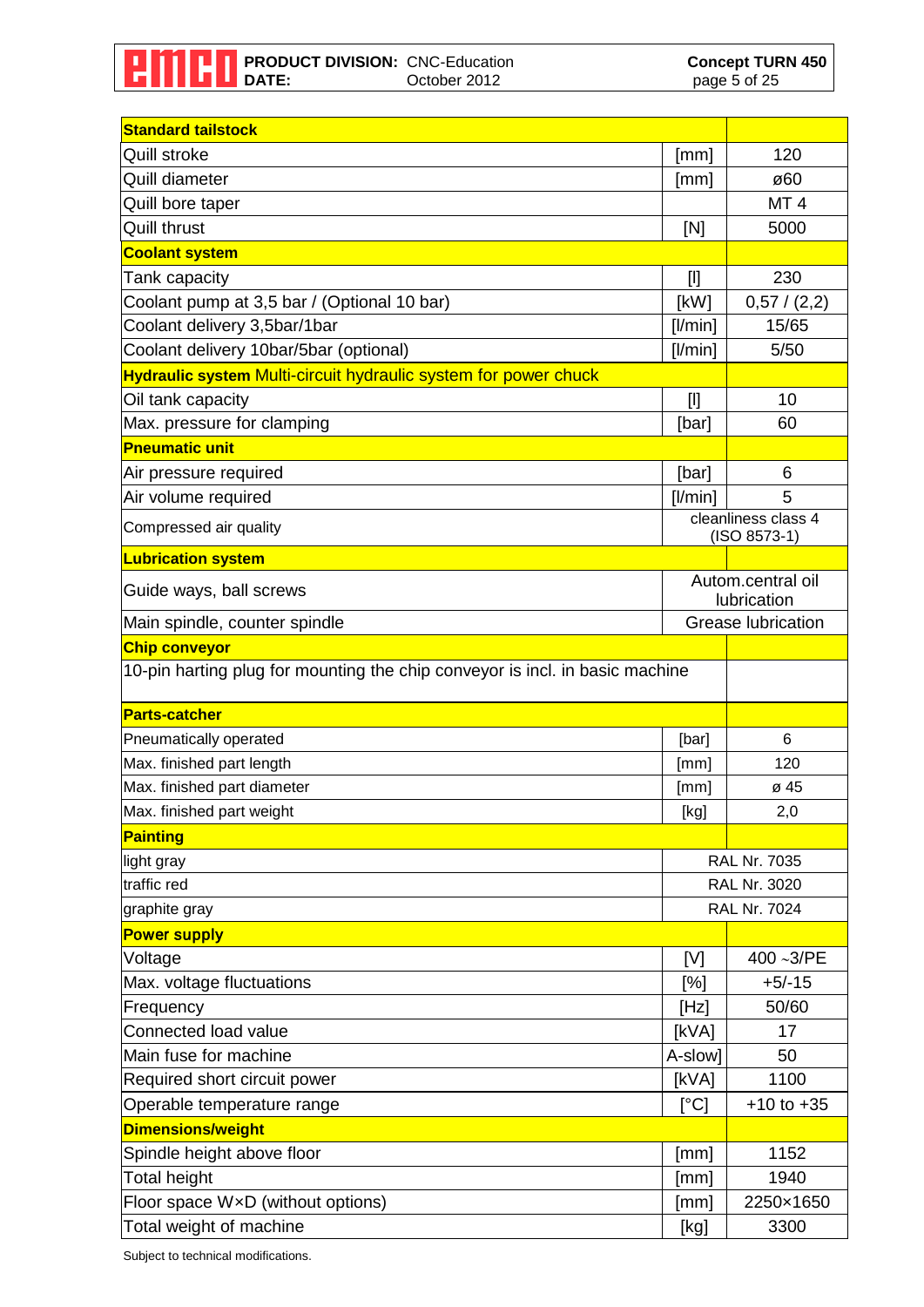

| <b>Sound intensity level</b>           |                                       |                       |    |
|----------------------------------------|---------------------------------------|-----------------------|----|
| Average sound emission level           |                                       | $\lceil db(A) \rceil$ | 78 |
| According to the following conditions: |                                       |                       |    |
| Measuring method:                      | enveloping surface accord. DIN 45 635 |                       |    |
| Measured point:                        | 1m distance and 1,6m above ground     |                       |    |
| Operating mode:                        | max.spindle speed w/no load           |                       |    |

#### **Technical data of the PC control system**

#### **Control system**

Separate built-up of the machine operating keyboard and control-specific interchangeable keyboard Integrated PC (MOC) Integrated 12" colour flat display

#### **PC-minimum configuration**

Multi Operating Controller (MOC)

#### **Description MOC III**

**M**ulti **O**perating **C**ontroller

#### **Function**

The MOC is an industrial PC with an integrated LCD monitor. Its special construction protects it from vibration and the harsh conditions in the workshop. By a free LAN port of the MOC can be easily integrated into an existing network. Easy data transfer via USB.

#### **PC- Configuration**

#### **Technical Parameters:**

- **Processor** 1.6 GHz AMD / dual core
- 1GB RAM
- 4GB Compact Flash
- 1xRS232
- 1 x USB
- 2x LAN
- PS2 Mouse + Keyboard (US)
- TFT 12,1" integated
- Temperature range 5-50°C
- MS Windows 7 embedded

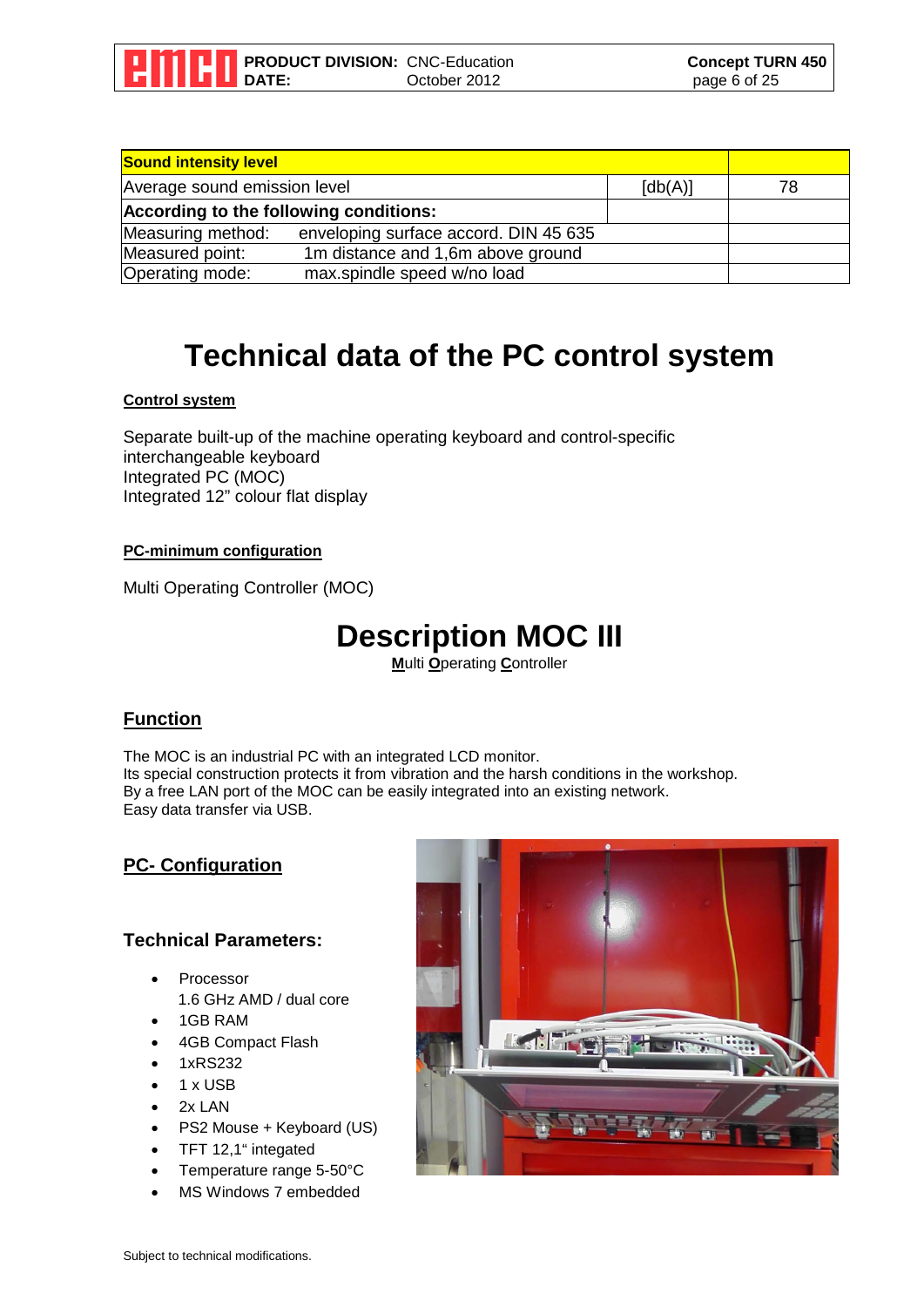

### **Basic machines Concept TURN 450**

|                            | <b>DESCRIPTION</b>                                                                                                                                                                                                                                                                                                                                                                                                                                                                                                                                                                                                                                                                                                                                                                                                                                                                                                                                                                                                     | REF.NO.        |
|----------------------------|------------------------------------------------------------------------------------------------------------------------------------------------------------------------------------------------------------------------------------------------------------------------------------------------------------------------------------------------------------------------------------------------------------------------------------------------------------------------------------------------------------------------------------------------------------------------------------------------------------------------------------------------------------------------------------------------------------------------------------------------------------------------------------------------------------------------------------------------------------------------------------------------------------------------------------------------------------------------------------------------------------------------|----------------|
| <b>ICO</b> Conce<br>TUGUES | <b>Concept TURN 450 TC</b><br>2-axis CNC lathe with interchangeable control,<br>13 kW drive power, 0-6300 rpm on main spindle,<br>linear drive system, includes:<br>12-station VDI 30 tool turret axial with<br>$\bullet$<br>directional logic, only for stationary tools!<br>Quill-tailstock<br>$\bullet$<br>Quill diameter: 60mm<br>Quill stroke: 120mm<br>Morse taper: MT 4<br>Headstock sz. 45 with spindle nose KK5<br>$\bullet$<br>KK5 (DIN 55026)<br>Through-hole clamping cylinder incl. draw<br>$\bullet$<br>tube<br><b>EMCO standard bar loader-interface</b><br>$\bullet$<br>Coolant pump 3bar<br>$\bullet$<br>Machine lamp for working area<br>$\bullet$<br>Hydraulic system<br>$\bullet$<br>Interface for pedal switch and chip conveyor<br>$\bullet$<br>Integrated PC incl. swing out storage flap<br>$\bullet$<br>12" flat display<br>$\bullet$<br>Mains surpression filter 16kW<br>$\bullet$                                                                                                           | <b>R2E P05</b> |
| <b>ICO</b> Come            | <b>Concept TURN 450 TCM</b><br>2-axis CNC lathe with interchangeable control,<br>13 kW drive power, 0-6300 rpm on main spindle,<br>linear drive system, includes:<br>12-station VDI 30 tool turret axial with<br>directional logic, for up to 6 driven tools!<br>constant torque 16 Nm, speed range 0-5000<br>rpm<br>C-axis<br>Mechanical spindle brake<br>Quill-tailstock<br>Quill diameter: 60mm<br>Quill stroke: 120mm<br>Morse taper: MT 4<br>Headstock sz. 45 with spindle nose KK5<br>$\bullet$<br>(DIN 55026)<br>Through-hole clamping cylinder incl. draw<br>$\bullet$<br>tube<br><b>EMCO</b> standard bar loader-interface<br>$\bullet$<br>Coolant pump 3bar<br>$\bullet$<br>Machine lamp for working area<br>$\bullet$<br>Hydraulic system<br>$\bullet$<br>Interface for pedal switch and chip conveyor<br>$\bullet$<br>Integrated PC incl. swing out storage flap<br>$\bullet$<br>12" flat display<br>$\bullet$<br>Mains surpression filter 16kW<br>$\bullet$<br>6 x Bore Plug VDI 30 included<br>$\bullet$ | <b>R2E P06</b> |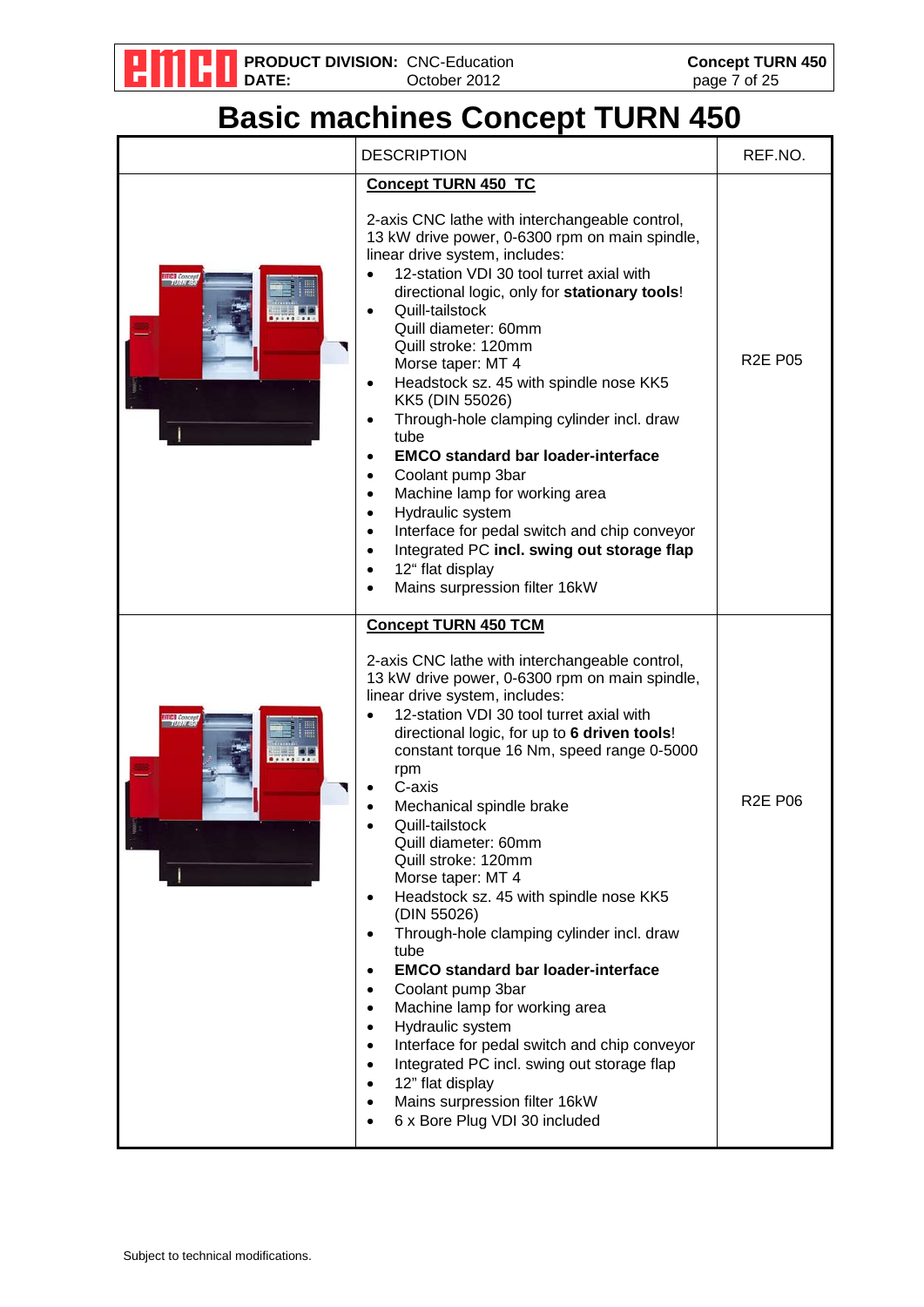

|     | <b>DESCRIPTION</b>                                                                                                                                                                                                                                                                                                                                                   | REF.NO.                                                                                        |
|-----|----------------------------------------------------------------------------------------------------------------------------------------------------------------------------------------------------------------------------------------------------------------------------------------------------------------------------------------------------------------------|------------------------------------------------------------------------------------------------|
| Jog | Software (32bit and 64bit)<br>WinNC - control software,<br>machine license<br>In case of order please indicate required control:<br><b>SINUMERIK OPERATE</b><br><b>SIEMENS 810/820</b><br>SIEMENS 810D/840D<br><b>GE FANUC Series 0</b><br><b>GE FANUC Series 21</b><br><b>EMCOTRONIC M02</b><br><b>FAGOR 8055 TC</b><br>EMCO Win 3D-View, Turning (32bit and 64bit) | X3Y 400<br><b>X5A C00</b><br>X3Y 200<br><b>X5A C50</b><br>X3Y 300<br><b>X5A E00</b><br>X3A 300 |
|     | 3D-graphic simulation<br>Option for WinNC<br>EMCO Win 3D-View, turning, machine license                                                                                                                                                                                                                                                                              | X5A 250                                                                                        |
| 切り回 | <b>Control keyboard</b><br><b>SINUMERIK OPERATE</b><br>SIEMENS 810<br>SIEMENS 820<br>SIEMENS 810D/840D<br><b>GE FANUC Series 0</b><br><b>GE FANUC Series 21</b><br><b>EMCOTRONIC TM02</b><br><b>FAGOR 8055 TC</b>                                                                                                                                                    | X9Z 060<br>X9Z 010N<br>X9Z 020N<br>X9Z 040N<br>X9Z 110N<br>X9Z 130N<br>X9Z 210N<br>X9Z 050N    |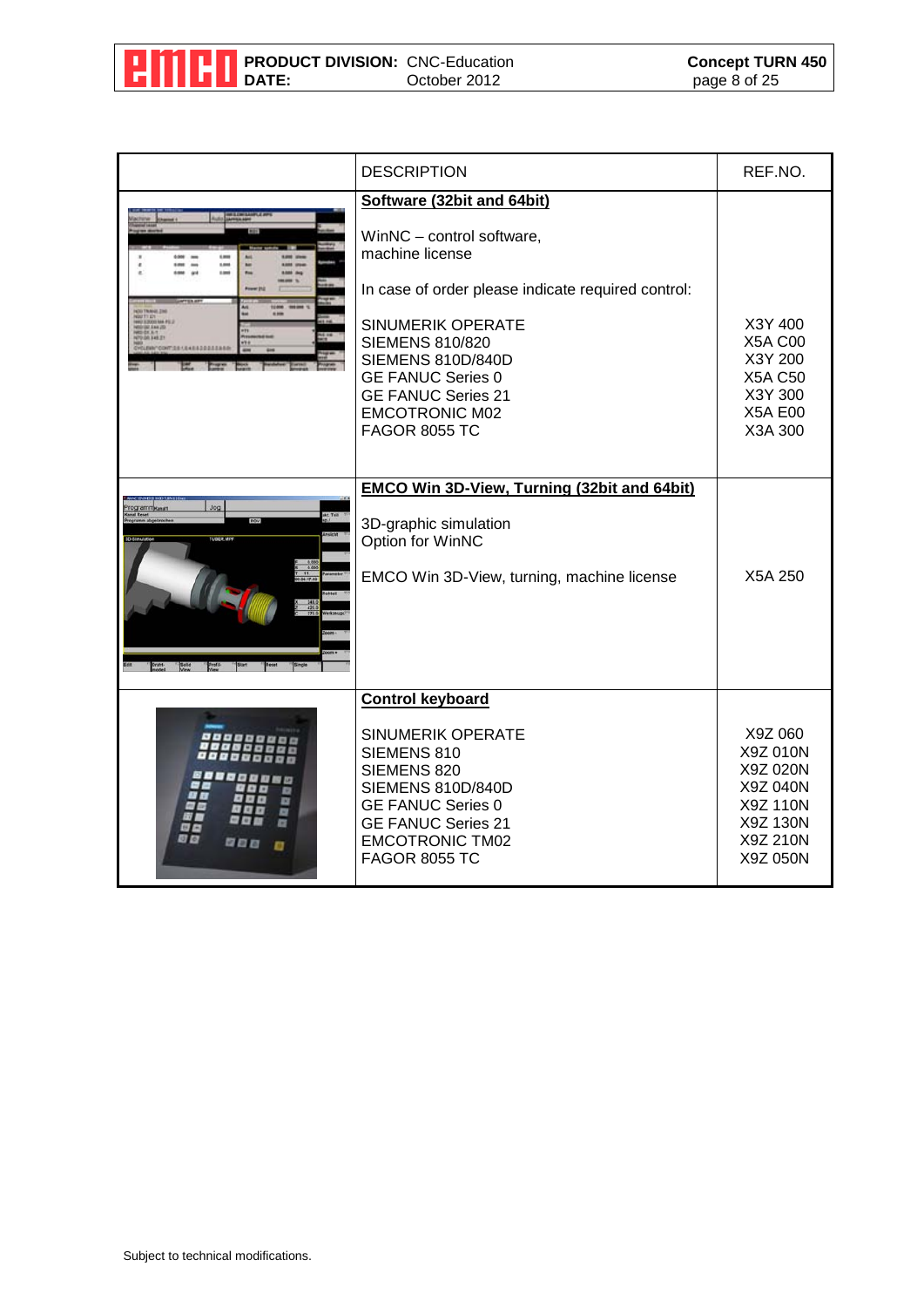

### **Clamping devices for workpieces**

|               | <b>DESCRIPTION</b>                                                                                                                                                                                                                                                               | REF.NO. |
|---------------|----------------------------------------------------------------------------------------------------------------------------------------------------------------------------------------------------------------------------------------------------------------------------------|---------|
|               | 3-jaw chuck KFD-HE ø170 mm<br>RÖHM power-chuck KFD-HE 170, hydraulic<br>operated, with through hole (ø43), incl. set of soft<br>jaws with a serration of 1/16"x 90° and draw tube<br>adapt for Concept Turn 450,<br>for spindle nose size A2-5<br>$(n_{max.} 6300$ rpm $)$       | 574 700 |
|               | 3-jaw chuck KFD-HS ø160 mm<br>RÖHM power clamping chuck KFD-HSø160/3<br>hydraulic operation, for very high spindle speeds<br>and with large passage (ø46), incl. set of ground,<br>hard reversible top jaws with a serration of<br>1/16"x 90°, for mounting on spindle nose KK5. | 574 670 |
|               | Set of hard jaws (3 pcs.)<br>Set of hard reversible top jaws for #574670 and<br>574 700 with a serration of 1/16"x 90°.                                                                                                                                                          | 574 675 |
|               | Set of soft jaws (3 pcs.)<br>Set of soft jaws for #574670 and 574 700 with a<br>serration of 1/16"x 90                                                                                                                                                                           | R3Y 230 |
|               | Power collet chuck 173E<br>RÖHM dead length collet chuck ø4-42, for collets<br>173E to mount on spindle nose KK5,<br>For more information of collets please refer to the<br>EMCO collet catalogue.                                                                               | 575 001 |
| <b>GREASE</b> | Chuck grease (100gr - tube)<br>To lubricate the moving parts within the chuck.                                                                                                                                                                                                   | 574 661 |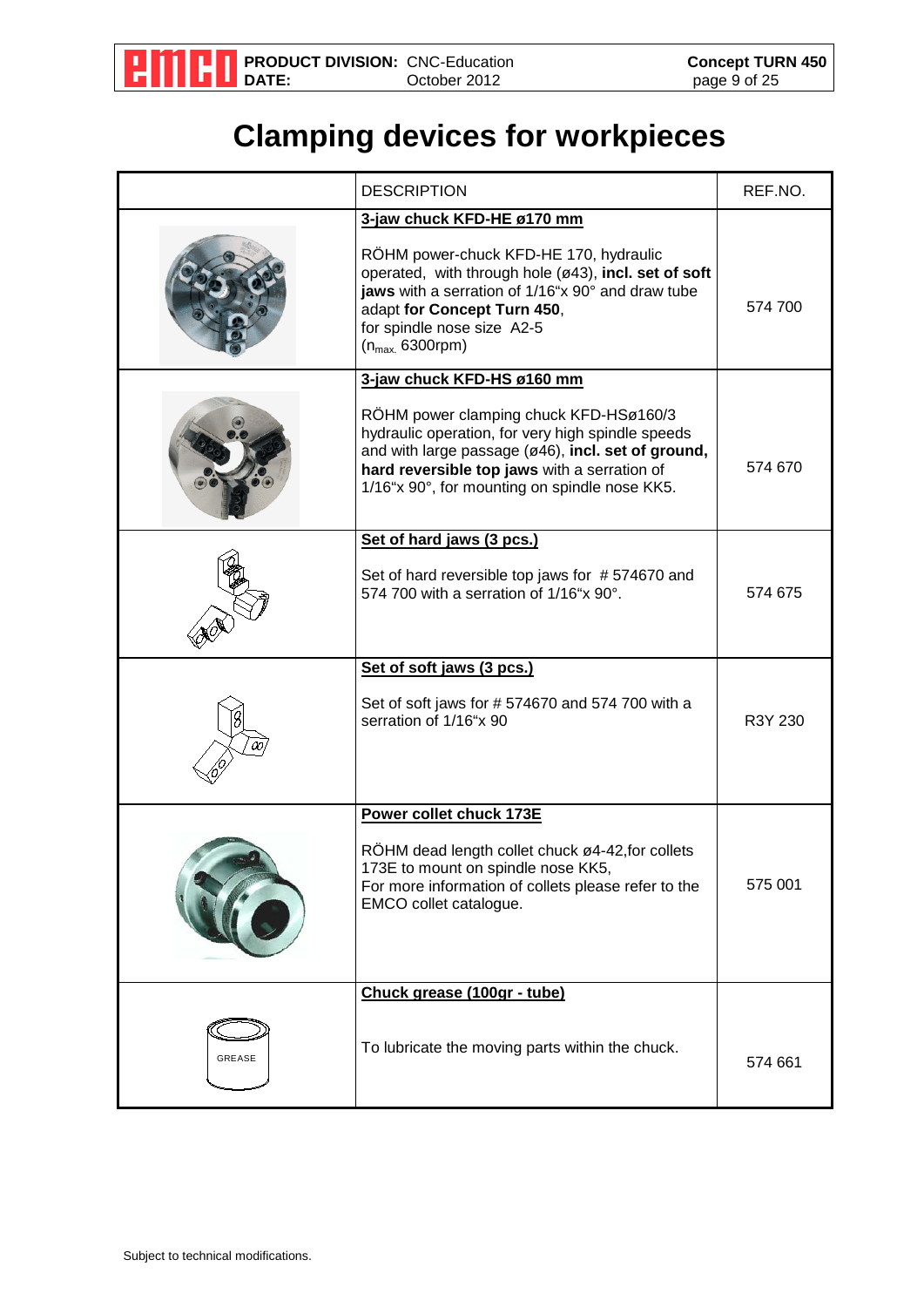

| <b>DESCRIPTION</b>                                                                                                                                                                                                   | REF.NO.                                                                                                   |
|----------------------------------------------------------------------------------------------------------------------------------------------------------------------------------------------------------------------|-----------------------------------------------------------------------------------------------------------|
| <b>Collets 173E - ROUND</b><br>DIN 6343 (FM 1148) - (48-R42)<br>clamping area: ø2-42mm<br>ø60mm<br>D:<br>d:<br>ø48mm<br>Ŀ:<br>94 <sub>mm</sub><br>clamping tol: $+/-0,05$ mm                                         |                                                                                                           |
| $\varnothing$ 5mm<br>$\varnothing$ 10mm<br>$Ø$ 15mm<br>$\varnothing$ 20mm<br>$Ø$ 30mm<br>$Ø$ 42mm<br>other diameters from $\varnothing$ 5 to $\varnothing$ 42mm<br>collets 173E - Hexagonal<br>collets 173E - Square | 575 050<br>575 100<br>575 150<br>575 200<br>575 300<br>575 420<br>575 020 - 420<br>on demand<br>on demand |

### **Spindle-reduction**

|             | <b>DESCRIPTION</b>                                                                                                         | REF.NO. |
|-------------|----------------------------------------------------------------------------------------------------------------------------|---------|
|             | <b>Reduction sleeve size 45</b><br>Spindle reduction sleeve of plastic to be machined<br>by customer,<br>(10 pc.required). | R6Z 220 |
| MK 4 / MT 4 | Life center MT4<br>Type 640-20 for high-speed triple bearing, nose<br>angle 60°.                                           | 573 310 |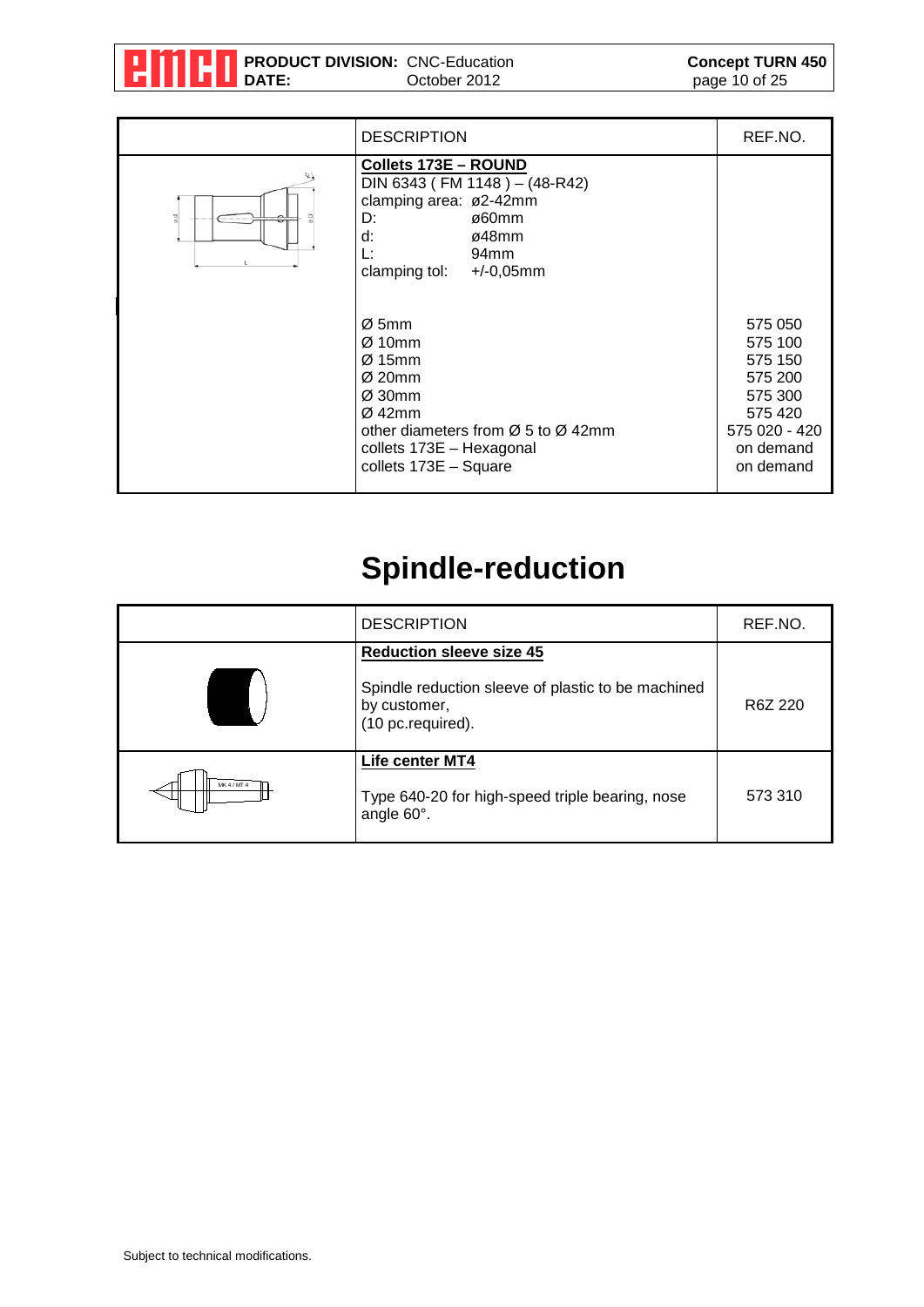

### **Tool packages**

|             | Tool Package "Basic"               |                       |                                                   |                      |
|-------------|------------------------------------|-----------------------|---------------------------------------------------|----------------------|
| <u>with</u> |                                    |                       |                                                   | R2Z 910              |
| 3#          | R3Z 350W                           |                       | Radial Tool Holder M4                             |                      |
| 1#          | R3Z 360                            |                       | Radial Tool Holder M3                             |                      |
| 1#          | R3Z 420                            |                       | Indexable Drill Holder D 20mi                     |                      |
| 1#          | R3Z 300W                           |                       | Boring Bar Holder D 16mm                          |                      |
| 1#          | SBN 2020-26-K                      |                       | <b>Holder Parting Off</b>                         |                      |
| 1#          | SCFC L 2020 K12                    |                       | <b>Holder Roughing</b>                            |                      |
| 1#          | SDJC L 2020 K11                    |                       | Holder Finishing 55°                              |                      |
| 1#          | AL 20-3 R                          |                       | <b>Holder Thread Right</b>                        |                      |
| 1#          | XLCON 2603J03                      |                       | Inserts for Parting Off                           |                      |
| 1#          | SC16L-0036SP-08                    |                       | Shark Cut D16mm, 2,25x                            |                      |
|             | 1# A 16 M SDUC L07                 |                       | Boring Bar D 16mm                                 |                      |
| 1#          | <b>CCMT 120408EN</b>               |                       | Insert For Roughing                               |                      |
|             | -AM AP2035                         |                       |                                                   |                      |
| 1#          | DCMT 11T304EN                      |                       | <b>Insert For Steel</b>                           |                      |
|             | -AM AP2030                         |                       |                                                   |                      |
| 1#          | DCGT 11T304FN                      |                       | <b>Insert For Alu</b>                             |                      |
| 1#          | -ALU PVD2<br>16E R-T-AG60          |                       | Insert For Threading                              |                      |
|             | <b>AK20</b>                        |                       | Right                                             |                      |
| 1#          | LOMR 160302 SN                     |                       | Insert For Parting Off                            |                      |
|             | AR27C                              |                       |                                                   |                      |
| 1#          | LPNT 080304 EN                     |                       | Insert For Shark Cut                              |                      |
|             | AM35C                              |                       |                                                   |                      |
| 1#          | <b>DCMT 070204EN</b><br>-AM AP2030 |                       | Insert 55°                                        |                      |
|             | Tool Package "Extended"            |                       |                                                   |                      |
| <u>with</u> |                                    |                       |                                                   |                      |
|             |                                    |                       |                                                   | R <sub>2</sub> Z 920 |
| 6#          |                                    |                       | R3Z 350W Radial Tool Holder M4                    |                      |
| 1#          | R3Z 360                            |                       | Radial Tool Holder M3<br>Indexable Drill Holder D |                      |
| 1#          | R3Z 420                            | 20mm                  |                                                   |                      |
| 2#          | R3Z 300W                           |                       | Boring Bar Holder                                 |                      |
|             |                                    | $D$ 16 $mm$           |                                                   |                      |
| 1#          | W1Z480                             | <b>Collet Holder</b>  |                                                   |                      |
| 1#          | 225 000                            |                       | Set Of Collets                                    |                      |
| 1#<br>1#    | 225 100<br>R3Z 310                 |                       | Collet D 10mm<br>Boring Bar Holder                |                      |
|             |                                    | D 20mm                |                                                   |                      |
| 1#          | 271 180                            |                       | <b>ID-Threading Tool Right</b>                    |                      |
| 1#          | 771 010                            | <b>NC-Start Drill</b> |                                                   |                      |
| 1#          | 781 310                            | M3-M10                | Set Of 6 Screw Taps                               |                      |
| 1#          | 271 230                            | Holes 6 pcs.          | <b>Twist Drills For Core</b>                      |                      |
| 1#          | 271 180                            |                       | <b>ID-Threading Tool Right</b>                    |                      |
| 1#          | 781 280                            |                       | Twist Drills 25 pcs.                              |                      |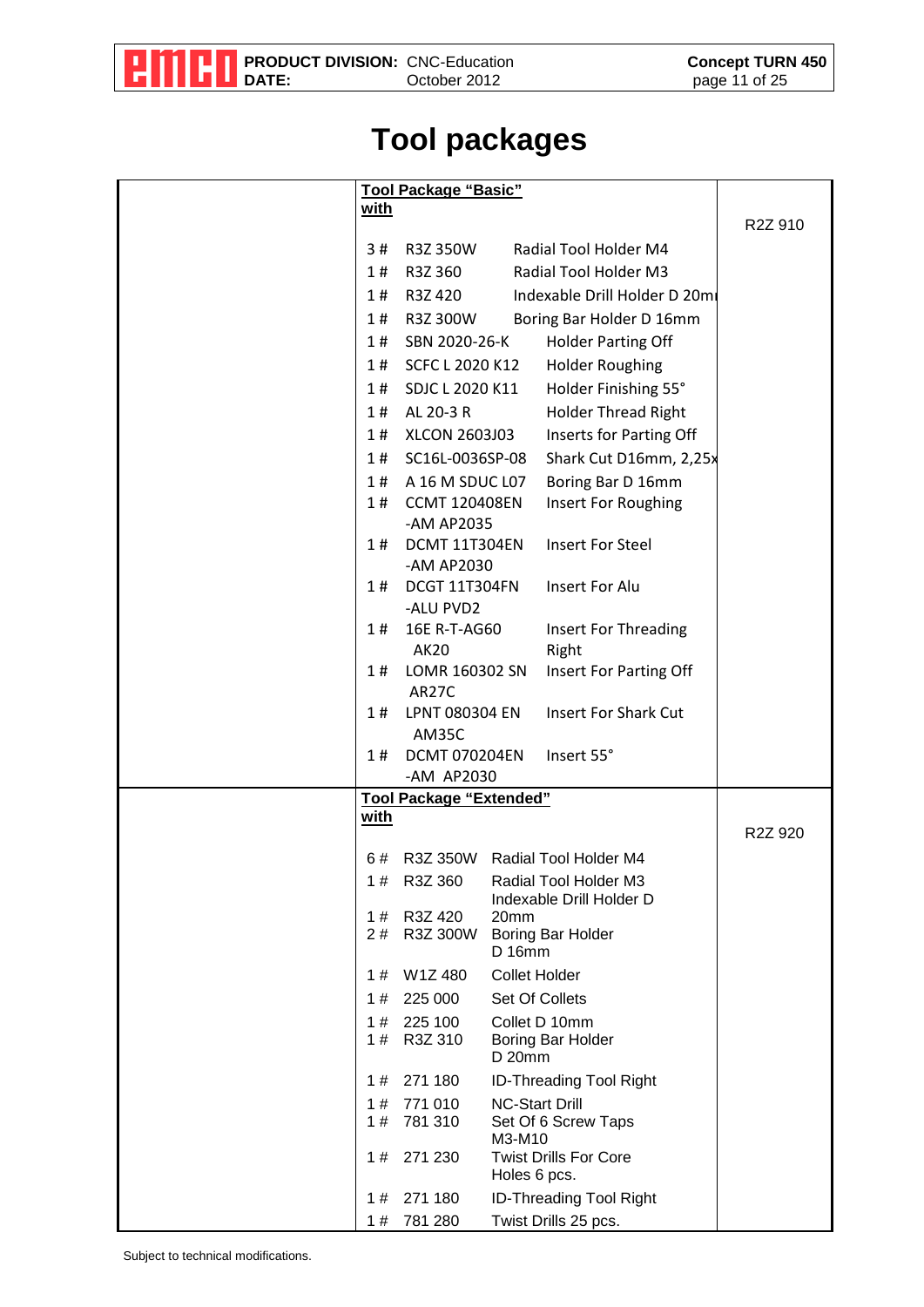| DATE: | PRODUCT DIVISION: CNC-Education<br>October 2012                                                           | <b>Concept TURN 450</b><br>page 12 of 25 |
|-------|-----------------------------------------------------------------------------------------------------------|------------------------------------------|
|       | 271 185<br>Inserts For 271 180<br>1#<br><b>SBN 2020</b><br>1#<br><b>Holder Parting Off</b><br>$-26-K$     |                                          |
|       | <b>SCFC L 2020</b><br>1#<br><b>Holder Roughing</b><br>K <sub>12</sub>                                     |                                          |
|       | <b>SDJC L 2020</b><br>Holder Finishing 55°<br>1#<br>K <sub>11</sub>                                       |                                          |
|       | AL 20-3 R<br><b>Holder Thread Right</b><br>1#<br><b>XLCON</b><br>Inserts for Parting Off<br>1#<br>2603J03 |                                          |
|       | SC16L-0036SP<br>Shark Cut D16mm,<br>1#<br>$-08$<br>2,25xD                                                 |                                          |
|       | A 16 M SDUC L07<br>Boring Bar D 16mm<br>1#<br><b>CCMT 120408EN-AM</b>                                     |                                          |
|       | AP2035<br>Insert For Roughing<br>1#<br>DCMT 11T304EN-AM                                                   |                                          |
|       | <b>Insert For Steel</b><br>AP2030<br>1#<br>DCGT 11T304FN-                                                 |                                          |
|       | ALU PVD2<br>1#<br>Insert For Alu<br>16E R-T-AG60 AK20<br>1#<br>Insert For Threading<br>Right              |                                          |
|       | Insert For Parting Off<br>LOMR 160302 SN<br>1#<br><b>AR27C</b>                                            |                                          |
|       | LPNT 080304 EN<br>Insert For Shark Cut<br>1#<br>AM35C                                                     |                                          |
|       | DCMT 070204EN-AM<br>2#<br>Insert 55°<br>AP2030                                                            |                                          |
|       | SDNC N 2020 K11<br>Holder Finishing 55°<br>1#<br>Neutral                                                  |                                          |
|       | SDJC R 2020 K11<br>1#<br>Holder Finishing 55°<br>Right                                                    |                                          |
|       | <b>Holder Thread Left</b><br>AL 20-3 L<br>1#                                                              |                                          |
|       | 72020L<br><b>Groving Tool</b><br>1#                                                                       |                                          |
|       | 10208L<br>U-Plate<br>1#                                                                                   |                                          |
|       | KAM <sub>2</sub> L<br>1#<br>Fixer                                                                         |                                          |
|       | A 20 Q SDQC L07<br>Boring Bar D 20mm<br>1#                                                                |                                          |
|       | 16 E L-T-AG60 AK20<br>1#                                                                                  | Insert For Threading Left                |
|       | Insert For Grooving<br>1#<br>21201-12 AM35C                                                               |                                          |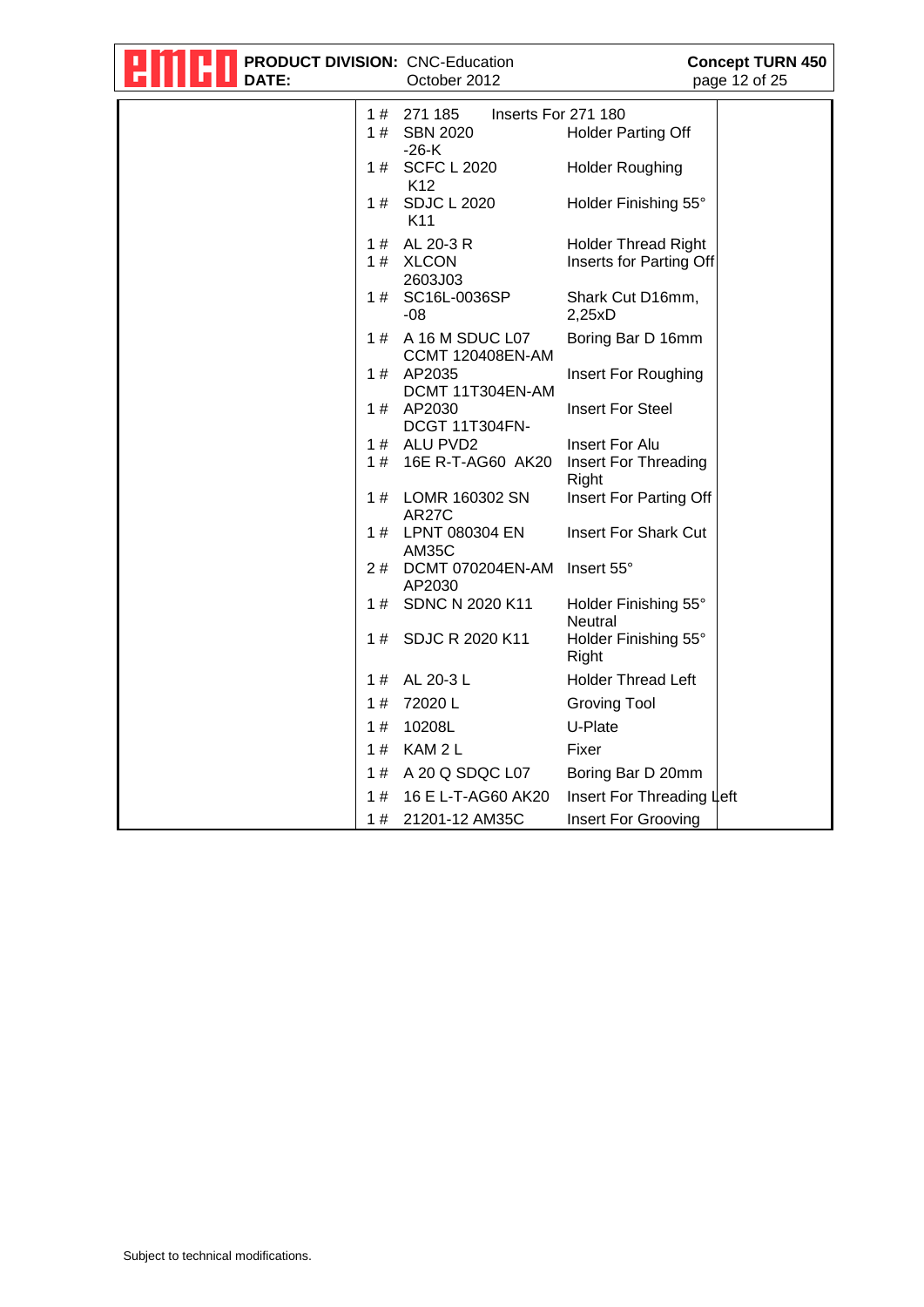

#### **Toolholders**

| <b>DESCRIPTION</b>                                                                                                                                                                   | REF.NO.  |
|--------------------------------------------------------------------------------------------------------------------------------------------------------------------------------------|----------|
| Tool holder package - stationary tools                                                                                                                                               |          |
| Tool holder package consisting of:                                                                                                                                                   | R6Z 850Z |
| -RADIAL tool holder M4<br>$-2x$<br>$-1x$<br>-RADIAL tool holder M3<br>$-2x$<br>-Collet holder ESX 25<br>$-1x$<br>-Carbide insert drill holder ø25<br>$-1x$<br>-Boring bar holder ø16 |          |
| Tool holder package - stationary and driven                                                                                                                                          |          |
| tools                                                                                                                                                                                | R6Z 860Z |
| Tool holder package consisting of:                                                                                                                                                   |          |
| -RADIAL tool holder M4<br>$-2x$                                                                                                                                                      |          |
| $-1x$<br>-RADIAL tool holder M3<br>-Collet holder ESX 25<br>$-2x$                                                                                                                    |          |
| $-1x$<br>-Carbide insert drill holder ø25                                                                                                                                            |          |
| $-1x$<br>-Boring bar holder ø16                                                                                                                                                      |          |
| -Angular milling holder $-90^\circ$<br>$-1x$<br>-Milling holder straight<br>$-1x$                                                                                                    |          |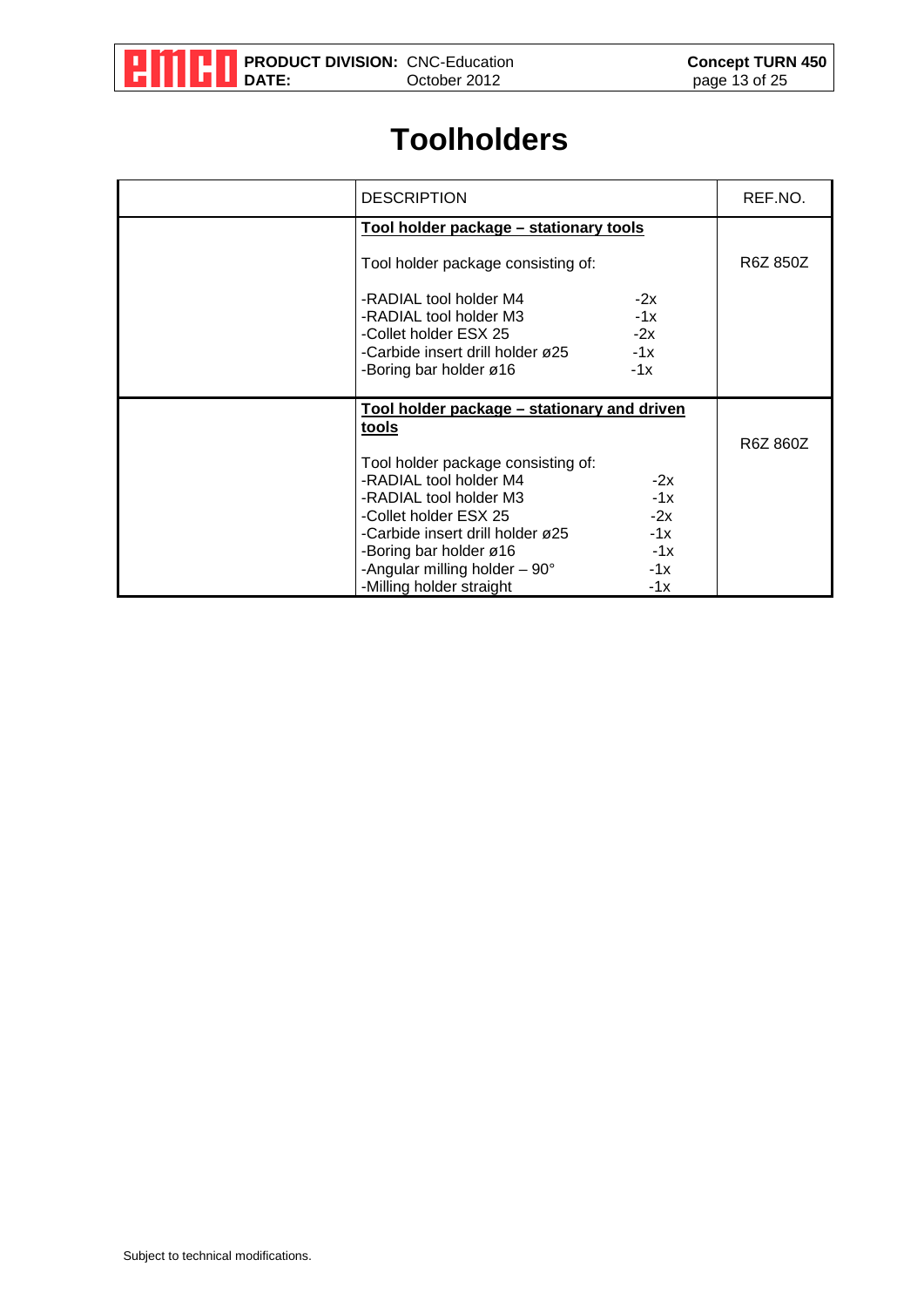

|                                                       | <b>DESCRIPTION</b>                                                                                                              | REF.NO. |
|-------------------------------------------------------|---------------------------------------------------------------------------------------------------------------------------------|---------|
| O<br><b>TANANAN</b><br>MA<br>$\bullet$<br>O           | Radial toolholder M4<br>VDI 30 toolholder for outside machining tools<br>20x20, spindle direction M4.                           | R3Z 350 |
| $M3$ $\text{min}$                                     | <b>Radial toolholder M3</b><br>VDI 30 toolholder for outside machining tools<br>20x20, spindle direction M3.                    | R3Z 360 |
| $ \mathbb{M}\mathbb{M}\mathbb{M}\rangle$<br>M4<br>000 | <b>Axial toolholder M4</b><br>VDI 30 toolholder for face machining<br>20x20, spindle direction M4.                              | R3Z 370 |
| <b>MMM</b><br>M <sub>3</sub>                          | <b>Axial toolholder M3</b><br>VDI 30 toolholder for face machining<br>20x20, spindle direction M3.                              | R3Z 380 |
| <b>ESX 25</b><br><b>MMMM</b>                          | <b>Collet holder ESX 25</b><br>VDI 30 toolholder for collets ESX 25, with internal<br>coolant supply<br>Clamping range ø 2-16mm | W1Z480  |
| ø16<br><b>TANANAN</b>                                 | Indexable drill holder ø16<br>VDI 30 toolholder for indexable drills with a shank-<br>ø16mm and internal coolant supply.        | R3Z 480 |
| ø20<br><b>MANIMARY</b>                                | Indexable drill holder ø20<br>VDI 30 toolholder for indexable drills with a shank-<br>ø20mm and internal coolant supply.        | R3Z 420 |
| ø25<br>HUHUH                                          | Indexable drill holder ø25<br>VDI 30 toolholder for indexable drills with a shank-<br>ø25mm and internal coolant supply.        | R3Z 430 |
| ø32<br>HUMU                                           | Indexable drill holder ø32<br>VDI 30 toolholder for indexable drills with a shank-<br>ø32mm and internal coolant supply.        | R3Z 440 |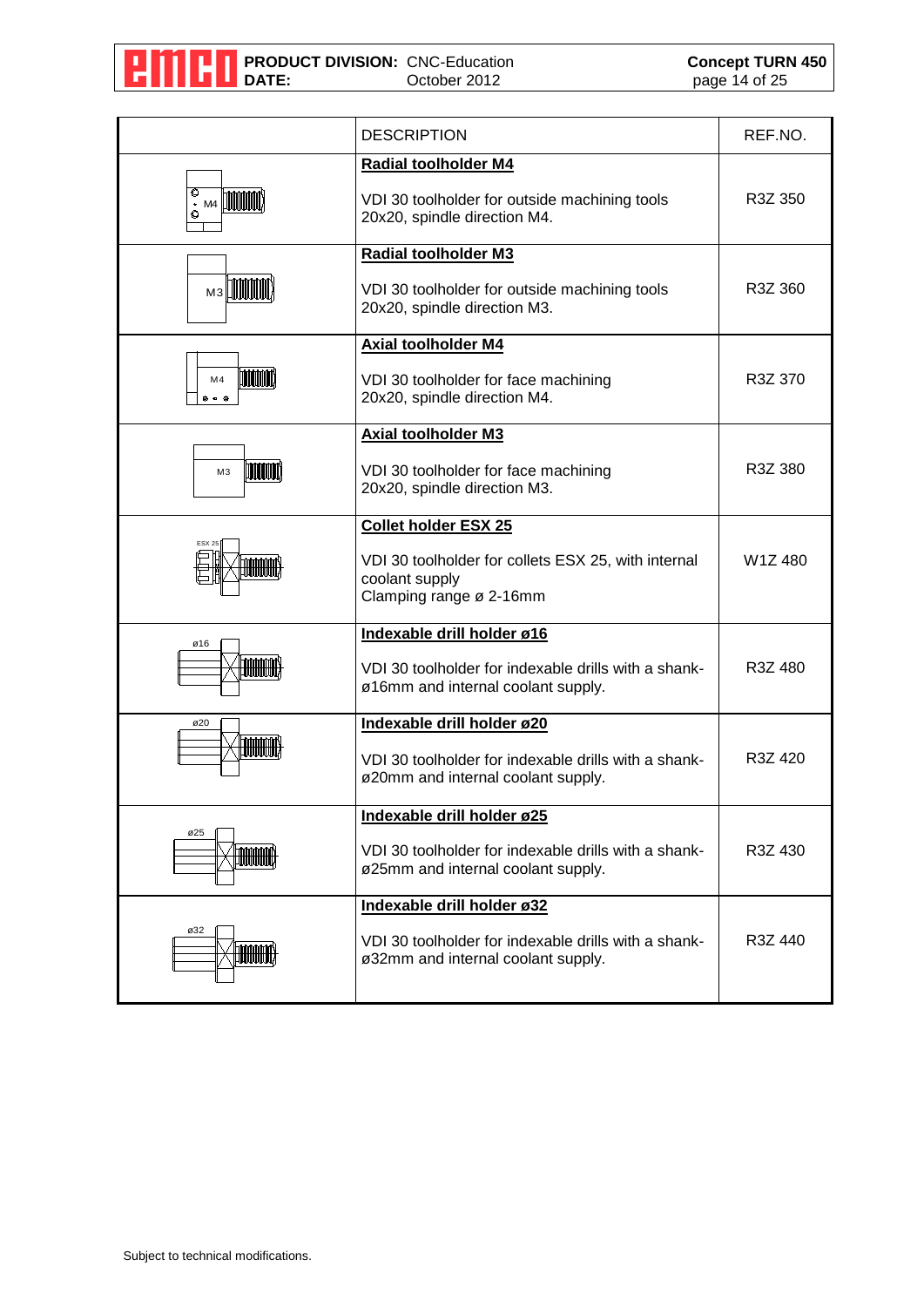

|                            | <b>DESCRIPTION</b>                                                                                                                               | REF.NO. |
|----------------------------|--------------------------------------------------------------------------------------------------------------------------------------------------|---------|
| ø8<br><b>MANIKA</b>        | Boring bar holder ø8<br>VDI 30 toolholder for boring bars with a shank-<br>ø8mm and external coolant nozzle.                                     | R3Z 270 |
| ø10<br><b>TIMER</b>        | Boring bar holder ø10<br>VDI 30 toolholder for boring bars with a shank-<br>ø10mm and external coolant nozzle.                                   | R3Z 280 |
| ø12<br><b>MANAH JARAH</b>  | Boring bar holder ø12<br>VDI 30 toolholder for boring bars with a shank-<br>ø12mm and external coolant nozzle.                                   | R3Z 290 |
| ø16<br><b>TOOLOGIA</b>     | Boring bar holder ø16<br>VDI 30 toolholder for boring bars with a shank-<br>ø16mm and external coolant nozzle.                                   | R3Z 300 |
| ø20<br><b>MANAH</b>        | Boring bar holder ø20<br>VDI 30 toolholder for boring bars with a shank-<br>ø20mm and external coolant nozzle.                                   | R3Z 310 |
| ø25<br><b>LOODOODIA</b>    | Boring bar holder ø25<br>VDI 30 toolholder for boring bars with a shank-<br>ø25mm and external coolant nozzle.                                   | R3Z 320 |
| ø32<br><b>MMM</b>          | Boring bar holder ø32<br>VDI 30 toolholder for boring bars with a shank-<br>ø32mm and external coolant nozzle.                                   | R3Z 340 |
| <b>ESX 25</b><br>HHMM      | <b>Tapping holder ESX 25</b><br>VDI 30 toolholder with length compensation for<br>collets ESX 25.<br>Tap size: M4-M20                            | 573 896 |
| <b>ESX 25</b><br>$\ket{1}$ | <b>Floating reamer holder</b><br>VDI 30 toolholder for reaming operation with<br>adjustable axially parallel compensation for collets<br>ESX 25. | 573 877 |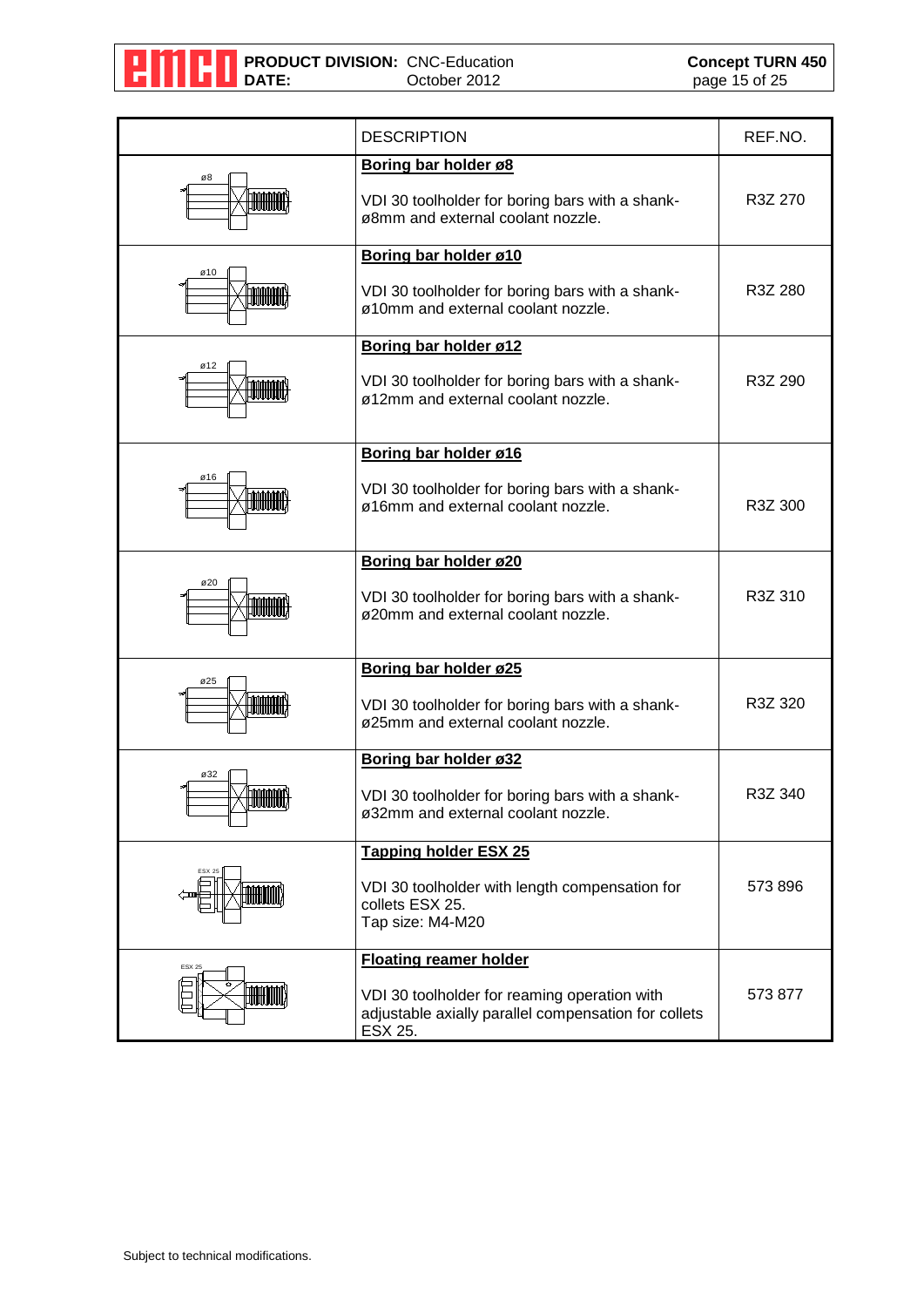

|                             | <b>DESCRIPTION</b>                                                                                                                                         | REF.NO.    |
|-----------------------------|------------------------------------------------------------------------------------------------------------------------------------------------------------|------------|
|                             | <b>VDI 30 Bore plug</b><br>VDI 30 bore plug to protect unused stations on the<br>turret                                                                    | ZDK400 030 |
| $\mathbb{M}(\mathbb{N})$    | <b>Bar Stop (dampened)</b><br>Dampened bar stop ø20mm incl. VDI 30 basic<br>holder (Note: important to use with "short bar<br>loaders")                    | R3Z 890    |
| <b>TITULIU</b><br>ಚಿ<br>012 | Offset drill holder<br>VDI 30 toolholder for drills with reduction sleeves<br>ø12mm (# 579 250), 63mm offset to reach center<br>with positioned tailstock. | R3Z 220    |
|                             | Set of reduction sleeves (9 pcs.)<br>9 pcs. reduction sleeves (ø12mm) from ø2 to<br>$\varphi$ 10mm.                                                        | R3Z 250    |
|                             | 2 jaw bar puller<br>Spring loaded 2-jaw bar-puller VDI 30 to work from<br>bar stock without a bar-feeder. For bar diameters<br>ø5-45mm                     | 574 401    |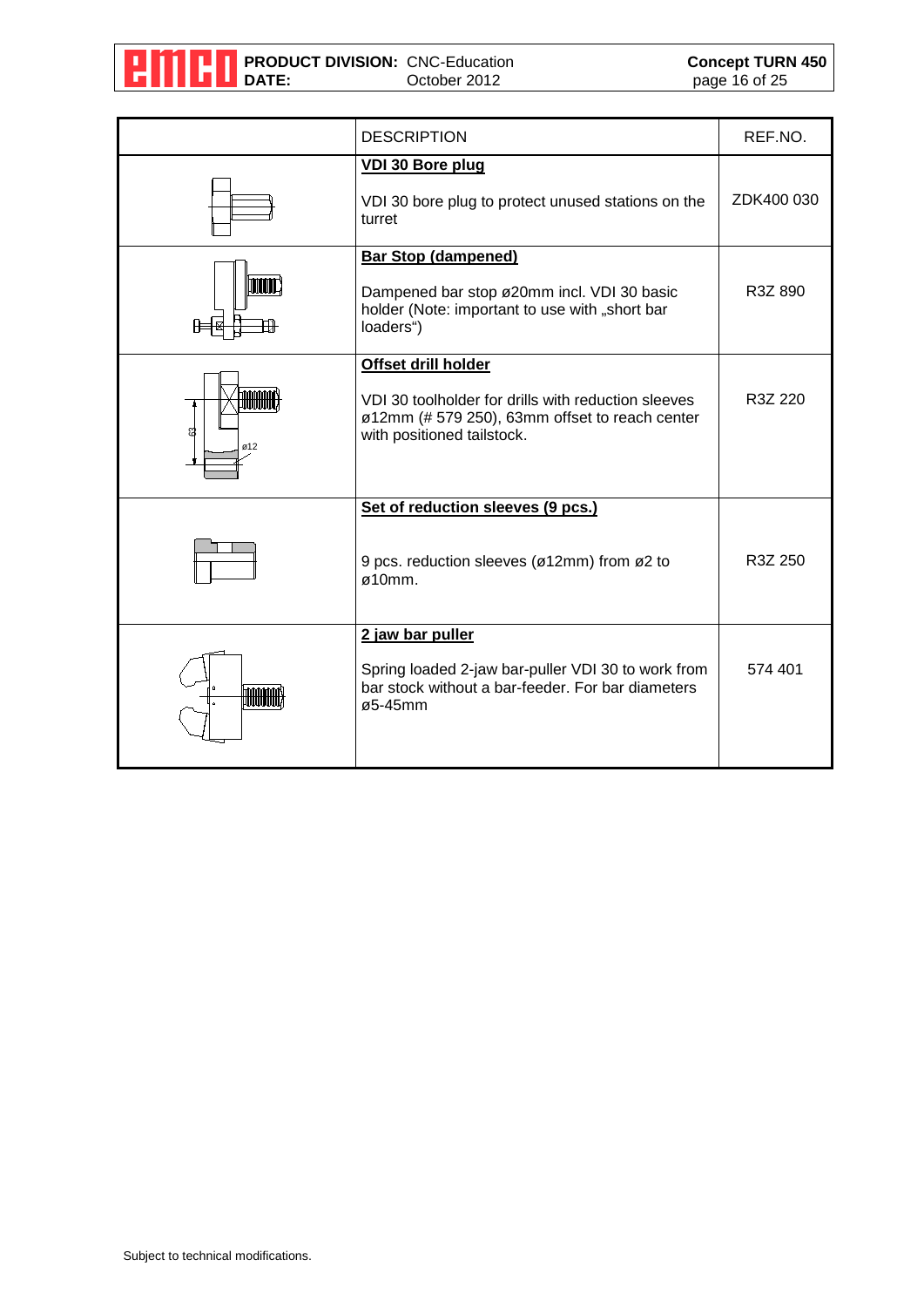|  | <b>GILLL</b> DATE: | <b>THE PRODUCT DIVISION: CNC-Education</b> | October 2012 | <b>Concept TURN 450</b><br>page 17 of 25 |
|--|--------------------|--------------------------------------------|--------------|------------------------------------------|
|--|--------------------|--------------------------------------------|--------------|------------------------------------------|

| <b>DESCRIPTION</b>                                                                                                                                                                                                                                                                                        | REF.NO.                                                                                                                                                                      |
|-----------------------------------------------------------------------------------------------------------------------------------------------------------------------------------------------------------------------------------------------------------------------------------------------------------|------------------------------------------------------------------------------------------------------------------------------------------------------------------------------|
| Set of collets ESX 25<br>Set of 14 collets<br>diameter 2-14 mm                                                                                                                                                                                                                                            | 225 000                                                                                                                                                                      |
| <b>Collets ESX 25 (individual)</b><br>$\varnothing$ 2 mm<br>$\varnothing$ 2,5 mm<br>$\varnothing$ 3 mm<br>$\varnothing$ 4 mm<br>$\varnothing$ 5 mm<br>$\varnothing$ 6 mm<br>$\varnothing$ 7 mm<br>$\varnothing$ 8 mm<br>ø9mm<br>ø 10 mm<br>ø 11 mm<br>ø 12 mm<br>ø 13 mm<br>ø 14 mm<br>ø 15 mm<br>ø 16 mm | 225 020<br>225 025<br>225 030<br>225 040<br>225 050<br>225 060<br>225 070<br>225 080<br>225 090<br>225 100<br>225 110<br>225 120<br>225 130<br>225 140<br>225 150<br>225 160 |

### **Driven toolholders**

|              | <b>DESCRIPTION</b>                                                                                                                                                                                           | REF.NO.              |
|--------------|--------------------------------------------------------------------------------------------------------------------------------------------------------------------------------------------------------------|----------------------|
| $\psi$ ESX25 | <b>Radial milling holder</b><br>Used for drilling, milling and synchronous thread<br>cutting on main spindle, ESX 25 collets, clamping<br>range ø2-16mm,<br>length 78mm, i=1:1 - VDI 30.<br>Coupling DIN5480 | R <sub>2</sub> Z 780 |
| <b>FSX</b>   | <b>Axial milling holder</b><br>Used for drilling, milling and synchronous thread<br>cutting on main spindle, ESX 25 collets, clamping<br>range ø2-16mm, i=1:1 - VDI 30<br>Coupling DIN5480                   | 440 440              |

#### **ADDITIONAL TOOLHOLDERS UPON REQUEST !**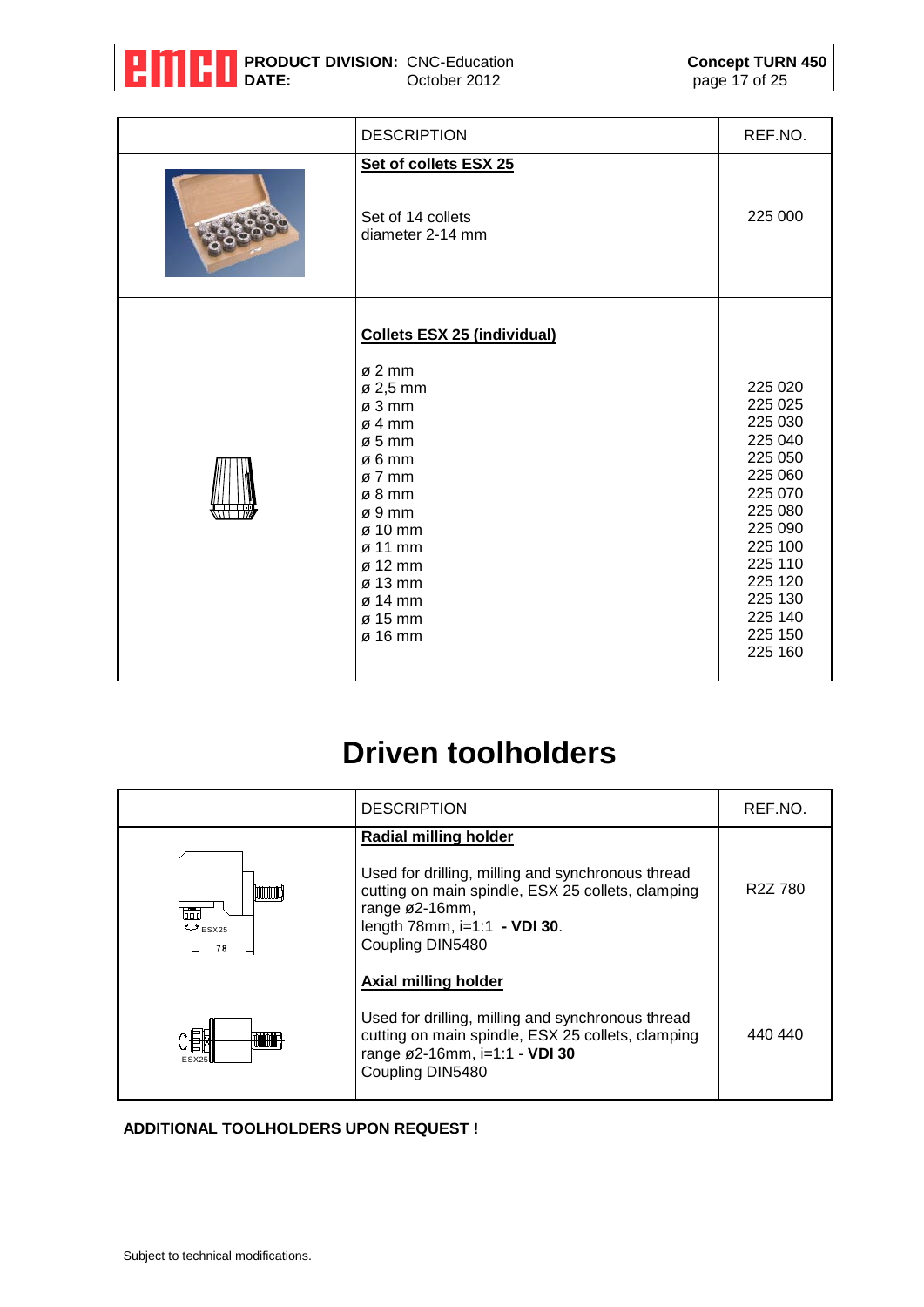

### **Bar loader**

| <b>TECHNICAL DATAS:</b>                                                                                                                                                                                       |                                                                                                                                                                                                                         | 433 870                                                                                                                                                                                                                                                                                                                                                                                                                                                                                                                                                                                        |
|---------------------------------------------------------------------------------------------------------------------------------------------------------------------------------------------------------------|-------------------------------------------------------------------------------------------------------------------------------------------------------------------------------------------------------------------------|------------------------------------------------------------------------------------------------------------------------------------------------------------------------------------------------------------------------------------------------------------------------------------------------------------------------------------------------------------------------------------------------------------------------------------------------------------------------------------------------------------------------------------------------------------------------------------------------|
| Bar diameter-ø:                                                                                                                                                                                               | $6 - 45$ mm                                                                                                                                                                                                             |                                                                                                                                                                                                                                                                                                                                                                                                                                                                                                                                                                                                |
| Max. bar weight:                                                                                                                                                                                              | 55kg                                                                                                                                                                                                                    |                                                                                                                                                                                                                                                                                                                                                                                                                                                                                                                                                                                                |
| Max. feed rate:<br>Time for bar feed:<br>Time for bar change:<br>Storage capacity:<br>0r<br>In-feed side:<br>Power supply:<br>Air main supply:<br>Length:<br>Width:<br>Height:<br>Weight:<br>Safety features: | 60 m/min<br>$~5$ 3 sec<br>$~10$ sec<br>14 bars with $\varnothing$ 45 mm<br>108 bars with ø 6 mm<br>back side<br>24 Volt DC (Interface)<br>6 bar<br>1200mm<br>1150mm<br>1300-1400mm<br>approx. 190 kg<br>according to CE |                                                                                                                                                                                                                                                                                                                                                                                                                                                                                                                                                                                                |
| Includes:<br>$\bullet$<br>Documentation                                                                                                                                                                       |                                                                                                                                                                                                                         |                                                                                                                                                                                                                                                                                                                                                                                                                                                                                                                                                                                                |
| Advantages:                                                                                                                                                                                                   |                                                                                                                                                                                                                         |                                                                                                                                                                                                                                                                                                                                                                                                                                                                                                                                                                                                |
|                                                                                                                                                                                                               |                                                                                                                                                                                                                         |                                                                                                                                                                                                                                                                                                                                                                                                                                                                                                                                                                                                |
|                                                                                                                                                                                                               |                                                                                                                                                                                                                         |                                                                                                                                                                                                                                                                                                                                                                                                                                                                                                                                                                                                |
|                                                                                                                                                                                                               |                                                                                                                                                                                                                         |                                                                                                                                                                                                                                                                                                                                                                                                                                                                                                                                                                                                |
|                                                                                                                                                                                                               |                                                                                                                                                                                                                         |                                                                                                                                                                                                                                                                                                                                                                                                                                                                                                                                                                                                |
|                                                                                                                                                                                                               |                                                                                                                                                                                                                         |                                                                                                                                                                                                                                                                                                                                                                                                                                                                                                                                                                                                |
|                                                                                                                                                                                                               |                                                                                                                                                                                                                         |                                                                                                                                                                                                                                                                                                                                                                                                                                                                                                                                                                                                |
|                                                                                                                                                                                                               |                                                                                                                                                                                                                         |                                                                                                                                                                                                                                                                                                                                                                                                                                                                                                                                                                                                |
|                                                                                                                                                                                                               |                                                                                                                                                                                                                         |                                                                                                                                                                                                                                                                                                                                                                                                                                                                                                                                                                                                |
|                                                                                                                                                                                                               |                                                                                                                                                                                                                         |                                                                                                                                                                                                                                                                                                                                                                                                                                                                                                                                                                                                |
|                                                                                                                                                                                                               | <b>EMCO LM 800</b><br>Length of bar:<br>Small foot print<br><b>EMCO Design</b>                                                                                                                                          | This short bar loader is the shortest one on the<br>market. The key-features are the small foot print<br>and the simple operation of it.<br>$100 - 800$ mm<br>Push rod ø 12 mm<br>Push rod $\varnothing$ 5 mm<br>Fastening material<br>Simple to operate<br>Simple and quick set-up change<br>Possibility to load bars down to L=100mm<br>Easy adjustment of the diameter<br><b>High-Speed function</b><br>Loading of hexagon and squares on request !To<br>clean the clamping devices, coverings and the total<br>machining area with coolant.<br>(Note: never use air to clean the machine!) |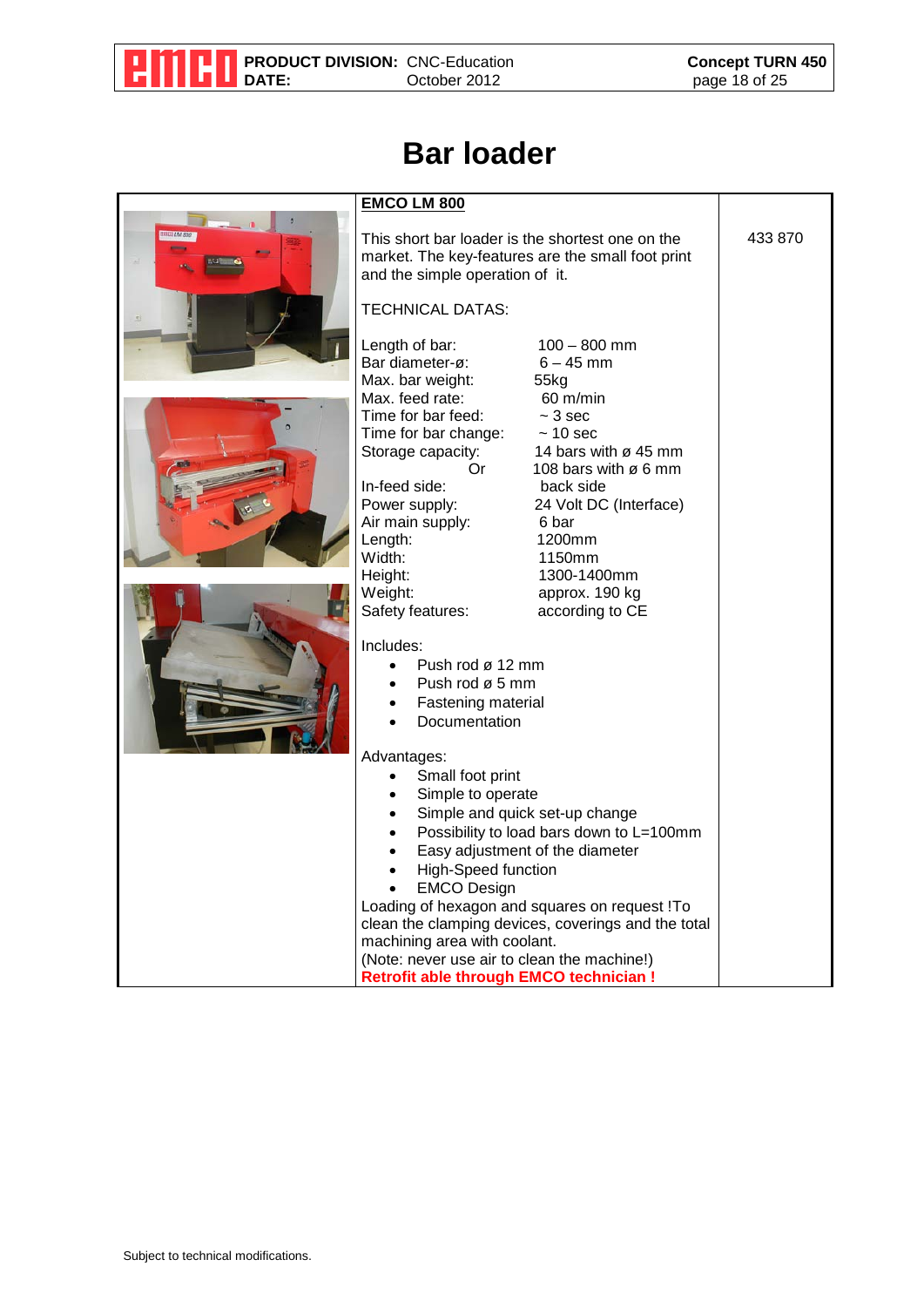

### **Machine accessories**

| <b>DESCRIPTION</b>                                                          |                                                                                                                                                                                                                                                                                                                                    | REF.NO.              |
|-----------------------------------------------------------------------------|------------------------------------------------------------------------------------------------------------------------------------------------------------------------------------------------------------------------------------------------------------------------------------------------------------------------------------|----------------------|
|                                                                             | <b>Cleaning pistol</b><br>To clean the clamping devices, coverings and the<br>total machining area with coolant.<br>(Note: never use air to clean the machine!)<br><b>Retrofit able through EMCO technician!</b>                                                                                                                   | R6Z 140              |
|                                                                             | High-pressure coolant pump 50Hz<br>High-pressure pump 10 bar including interface and<br>software (50Hz).<br><b>Factory installed only !!</b>                                                                                                                                                                                       | R2Z 080              |
|                                                                             | High-pressure coolant pump 60Hz (USA)<br>High pressure pump 10 bar including interface and<br>software (60Hz).<br><b>Factory installed only !!</b>                                                                                                                                                                                 | R <sub>2</sub> Z 090 |
|                                                                             | Chip conveyor CT450 1200mm<br>Chain feeding system with a dump-height of<br>1200mm, suitable for:<br>long steel shavings<br>snarl chips<br>wool chips<br>Dry and wet machining                                                                                                                                                     | 433 005              |
|                                                                             | <b>Electrical cabinet air-conditioning unit</b><br>Is recommended in dusty and oily environment and<br>for high ambient temperature. Advantage: no air<br>exchange between inside and outside.<br><b>Retrofit able through EMCO technician!</b>                                                                                    | R2Z 160              |
|                                                                             | Chip cart<br>Filling volume approx. 300 liter.                                                                                                                                                                                                                                                                                     | 573 312              |
|                                                                             | <b>Automatic door</b><br>Automatic machine door specially for the manual<br>loading of workpieces (according directives UVVA).<br><b>Factory installed only!!</b>                                                                                                                                                                  | R <sub>2</sub> Z 740 |
| 画OIL<br>turn 332<br>$\overline{\mathbf{r}}$<br>$\Box\Box\Box^\diamond\circ$ | Oil mist separator<br>Electrostatic oil mist separator, escpecially for<br>manual loaded machines or heavy cutting<br>operation, seperates oil mist and smoke particle to<br>ensure better working environment.<br>Air throughput: 800-1000m <sup>3</sup> /h<br>Wattage: 300 Watt<br><b>Retrofit able through EMCO technician!</b> | R2Z 010              |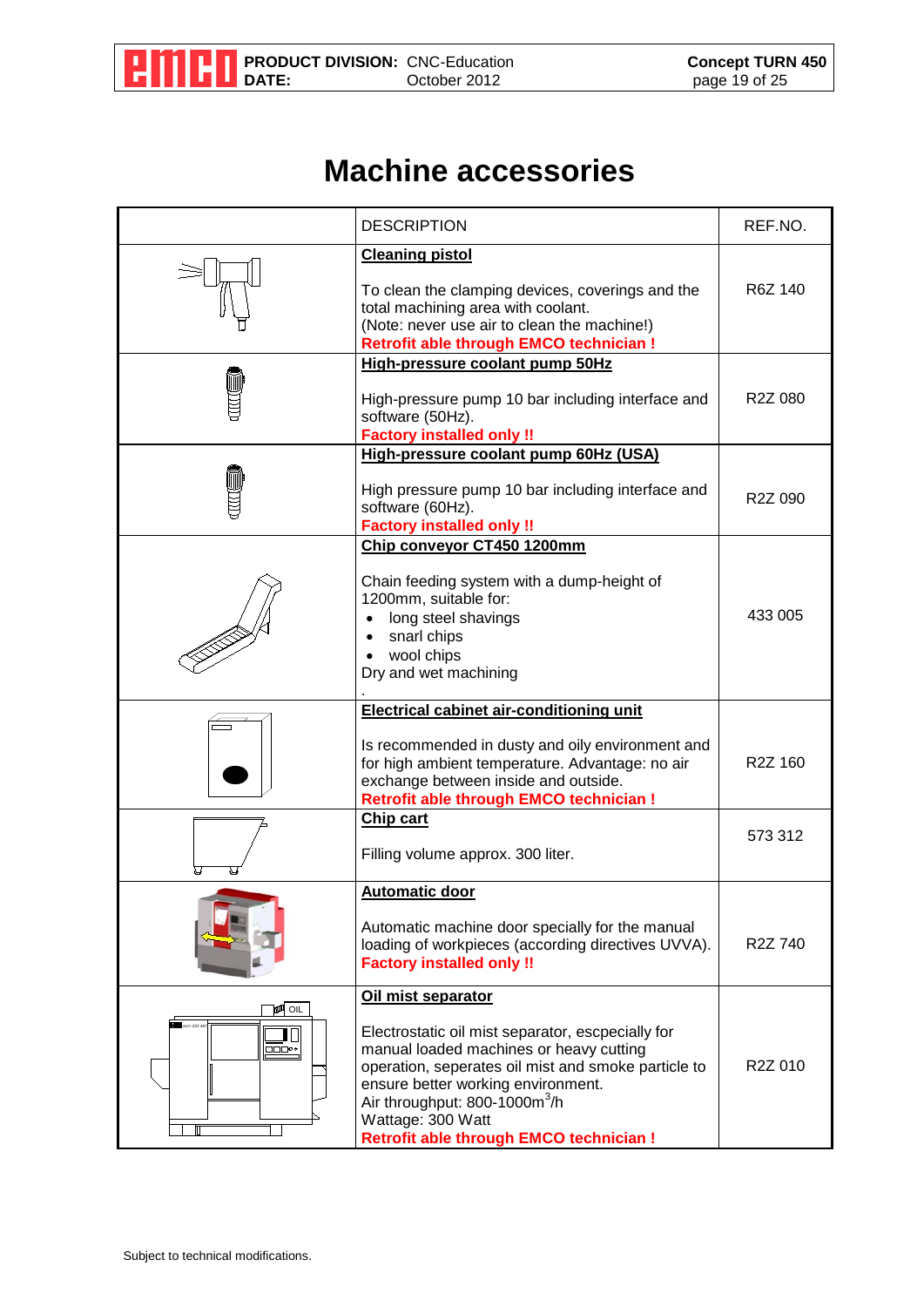

|                                                      | <b>DESCRIPTION</b>                                                                                                                                                                                                                                                                                                             | REF.NO. |
|------------------------------------------------------|--------------------------------------------------------------------------------------------------------------------------------------------------------------------------------------------------------------------------------------------------------------------------------------------------------------------------------|---------|
| 毌                                                    | <b>Finished part conveyor - right</b><br>Conveyor belt to transfer the finished parts out of<br>the machine. (includes coolant tray). Can be<br>installed instead of the finished part bin on the right<br>side of the machine. This ensures a save transfer<br>of the parts.<br><b>Retrofit able through EMCO technician!</b> | R2Y 670 |
|                                                      | <b>Pedal switch</b><br>To actuate chuck or tailstock<br><b>Retrofit able through EMCO technician!</b>                                                                                                                                                                                                                          | R3Z 580 |
|                                                      | <b>Machine status lamp</b><br>Triple colour machine lamp (red, green and white)<br><b>Retrofit able through EMCO technician!</b>                                                                                                                                                                                               | R7Z 030 |
|                                                      | Levelling element<br>1 Piece,<br>4 pieces necessary                                                                                                                                                                                                                                                                            | 881 500 |
| 3<br>80 Nm<br>mт<br>≞<br>30 Nm<br>힙<br>5<br>1754x890 | <b>Machine installation kit</b><br>Consisting of:<br>4x vibration absorbing, height adjustable<br>levelling elements<br>4x angle plates to fasten the machine to the<br>floor<br>4x anchor bolts to lag the machine to the floor<br>Necessary by using bar loader!                                                             | S6Z 460 |
| [IIIIIII]                                            | Test mandrel VDI 30 axial<br>To check alignment of tool turret and reference<br>point of the machine.                                                                                                                                                                                                                          | R2Z 660 |
|                                                      | Test mandrel for main spindle KK5<br>Test mandrel (long) to check spindle alignment<br>KK5 accord. DIN 55026.                                                                                                                                                                                                                  | R2Z 670 |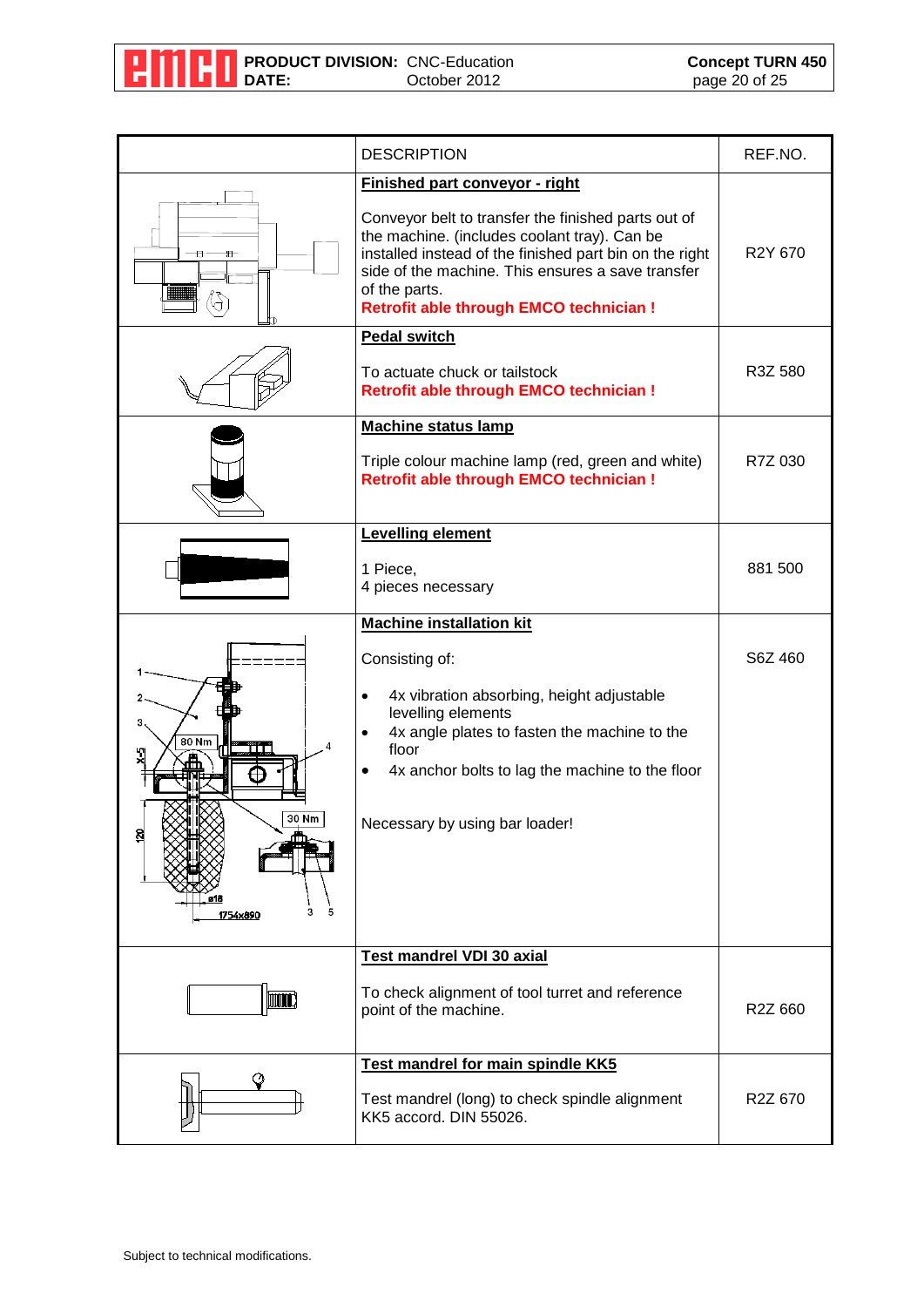

|                                                          | <b>DESCRIPTION</b>                                                                                                                                                                                                          | REF.NO.              |
|----------------------------------------------------------|-----------------------------------------------------------------------------------------------------------------------------------------------------------------------------------------------------------------------------|----------------------|
|                                                          | <b>PARTS CATCHER</b><br>Standard parts catcher system to unload the<br>components from the main or counter spindle into<br>a standard part box or to the conveyor belt R2Y<br>670 (optional). Pneumatically operated 6 bar, | R <sub>2</sub> Z 720 |
|                                                          | Max. finished part length 120 mm, Max. finished<br>part diameter 45 mm<br><b>Factory installed only !!</b>                                                                                                                  |                      |
|                                                          | <b>Optical tool presetting device</b><br>Including setting gauge for VDI 30.                                                                                                                                                |                      |
|                                                          | Including spindle stock attachments.<br>To record all tool datas in X and Z direction.                                                                                                                                      | R <sub>2</sub> Z 510 |
| VDI                                                      | <b>Retrofit able through EMCO technician!</b>                                                                                                                                                                               |                      |
|                                                          | <b>Electronic handwheel</b><br>For moving the machine's axes manually to                                                                                                                                                    | Q1Z 340              |
|                                                          | proceed zero point- and tool offsets<br><b>Retrofit able through EMCO technician!</b>                                                                                                                                       |                      |
|                                                          |                                                                                                                                                                                                                             |                      |
|                                                          | Robotik-Interface Hardware                                                                                                                                                                                                  |                      |
| $2$ $\times$ $0$ $\times$ $\times$<br>$9999$ manufacture | Is required for the FMS/CIM - operation.<br>(X1A 000 required)                                                                                                                                                              | R <sub>2</sub> Z 530 |
| <b>FREEDER TOURDED</b> OF                                | <b>Retrofit able through EMCO technician!</b>                                                                                                                                                                               |                      |
|                                                          | <b>Robotik-Interface Software</b>                                                                                                                                                                                           |                      |
| emcu                                                     | Is required for the FMS/CIM - operation.<br>(R2Z 530 required)                                                                                                                                                              | X1A 000              |
|                                                          | <b>DNC-Interface</b>                                                                                                                                                                                                        |                      |
| emeu                                                     | Enables the tele-operation of the control (WinNC)<br>via a software protocol. The communication is<br>done via a RS 232 interface                                                                                           | X5A 050              |
|                                                          | <b>Not available for FAGOR 8055 TC!</b>                                                                                                                                                                                     |                      |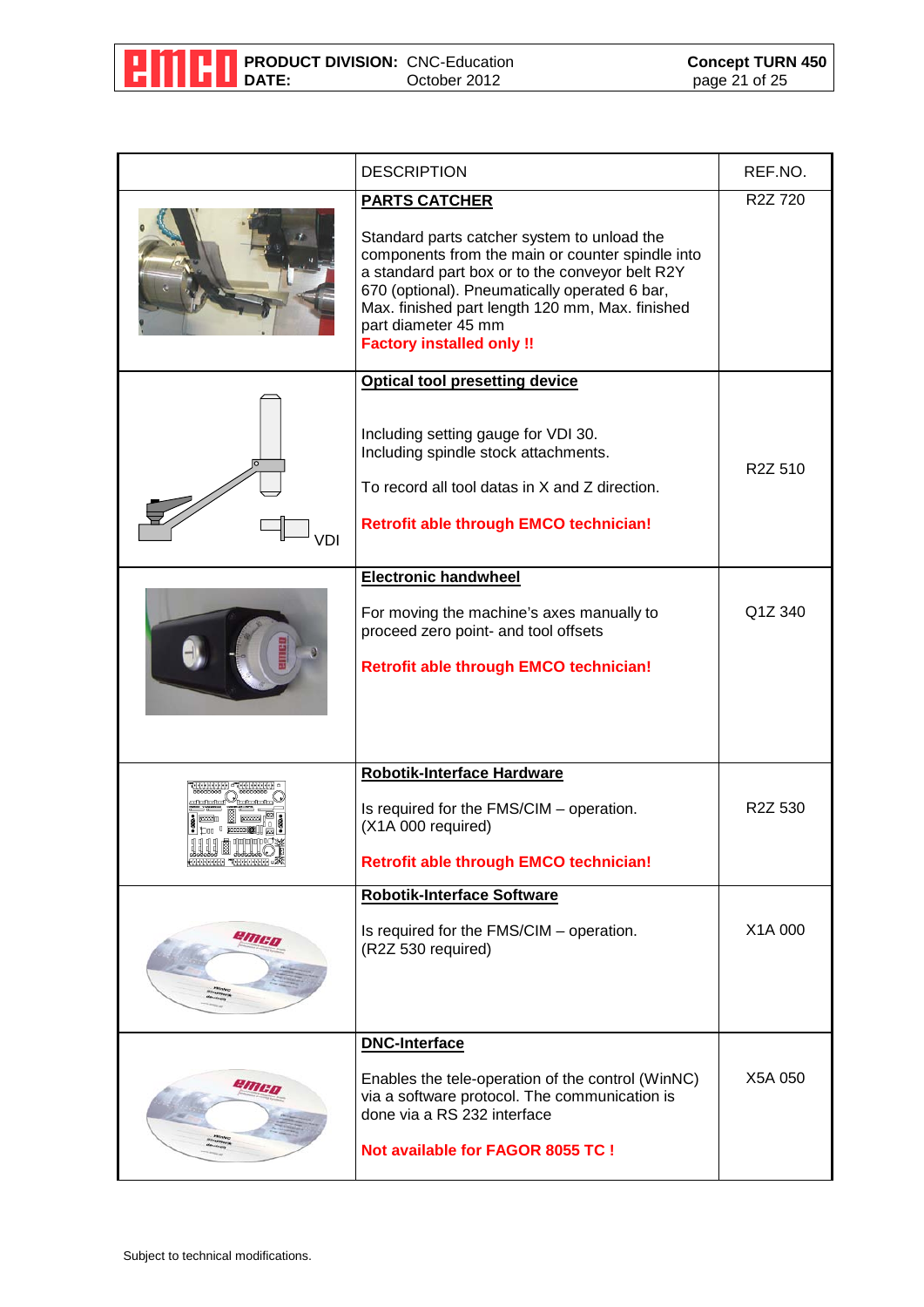

#### **Manuals**

| <b>DESCRIPTION</b>                                          | REF.NO.                                                                      |
|-------------------------------------------------------------|------------------------------------------------------------------------------|
| <b>Manual Concept TURN 450</b>                              |                                                                              |
| English<br>German<br>Spanish<br>Dutch<br>Spanish<br>Italian | EN1450<br>DE1450<br>FR 1450<br><b>HL 1450</b><br>SP1450<br>TA 1450           |
| <b>Operating manual</b>                                     |                                                                              |
| WinNC for SINUMERIK OPERATE                                 | DE 1849<br>EN 1849                                                           |
| WinNC SIEMENS 810/820-T                                     | DE 1804<br><b>EN 1804</b><br>FR 1804<br>SP 1804<br>TA 1804<br><b>HL 1804</b> |
| WinNC SIEMENS 810D/840D-T                                   | DE 1815<br>EN 1815<br>FR 1815<br>SP 1815<br>TA 1815<br><b>HL 1815</b>        |
| WinNC GE FANUC Series 0-T                                   | DE 1802<br><b>EN 1802</b><br>FR 1802<br>SP 1802<br><b>HL 1802</b><br>TA 1802 |
| WinNC GE FANUC Series 21-T                                  | DE 1902<br><b>EN 1902</b><br>FR 1902<br>SP 1902<br><b>HL 1902</b><br>TA 1902 |
| WinNC EMCOTRONIC T 02                                       | DE 1805<br><b>EN 1805</b><br>FR 1805<br><b>HL 1805</b><br>SP 1805<br>TA 1805 |
| WinNC FAGOR 8055 TC                                         | DE 1819<br><b>EN 1819</b><br>FR 1819<br>SP 1819<br><b>HL 1819</b><br>TA 1819 |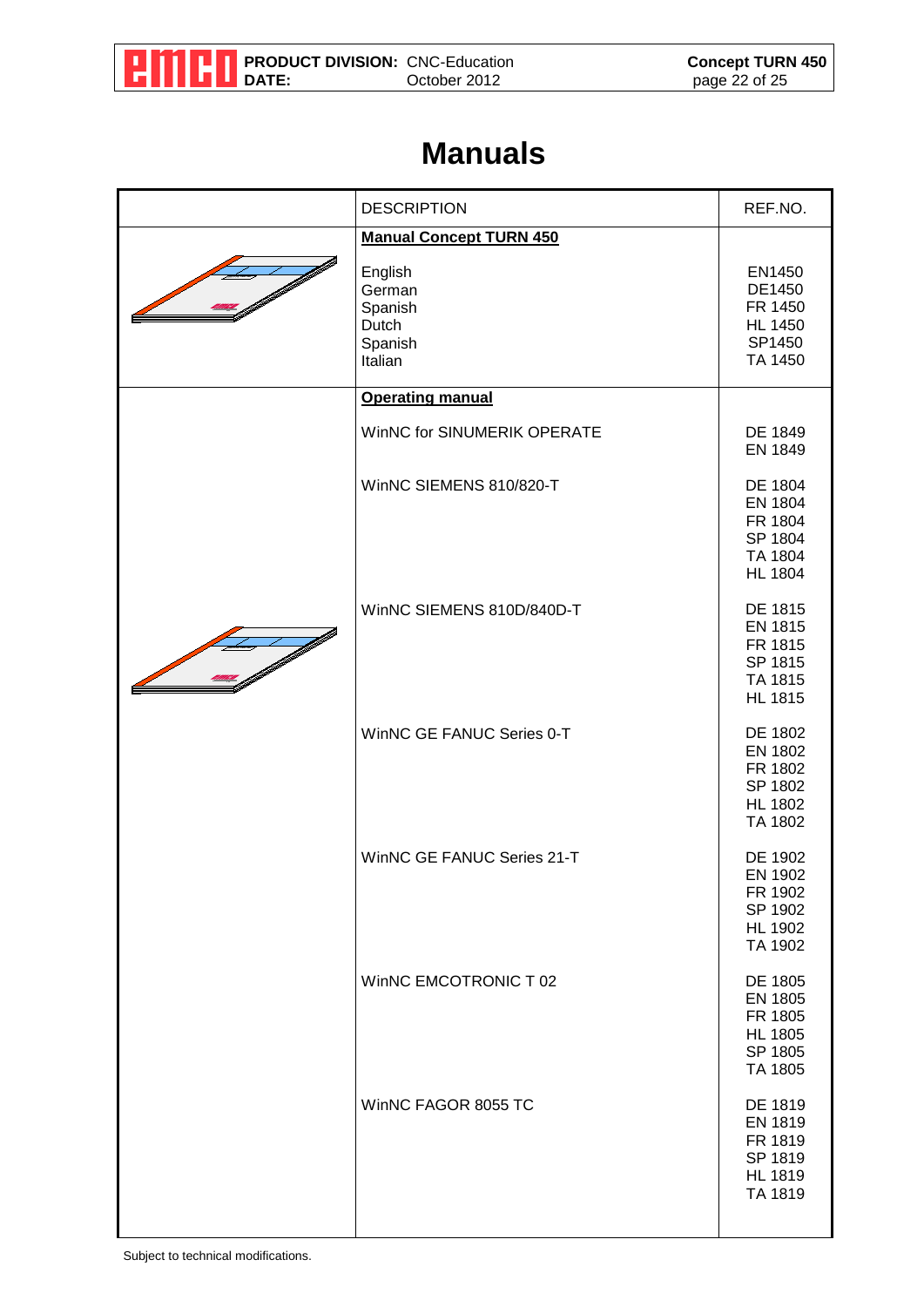| PRODUCT DIVISION: CNC-Education<br>DATE:<br>October 2012 |                                                                 | <b>Concept TURN 450</b><br>page 23 of 25 |
|----------------------------------------------------------|-----------------------------------------------------------------|------------------------------------------|
| <b>Law and Common</b>                                    | <b>Operating manual Win3D-View</b><br>EMCO Win3D-View - turning | <b>DE 1827</b><br><b>EN 1827</b>         |
|                                                          |                                                                 | FR 1827<br><b>LIL 4007</b>               |

FR 1827 HL 1827 SP 1827 TA 1827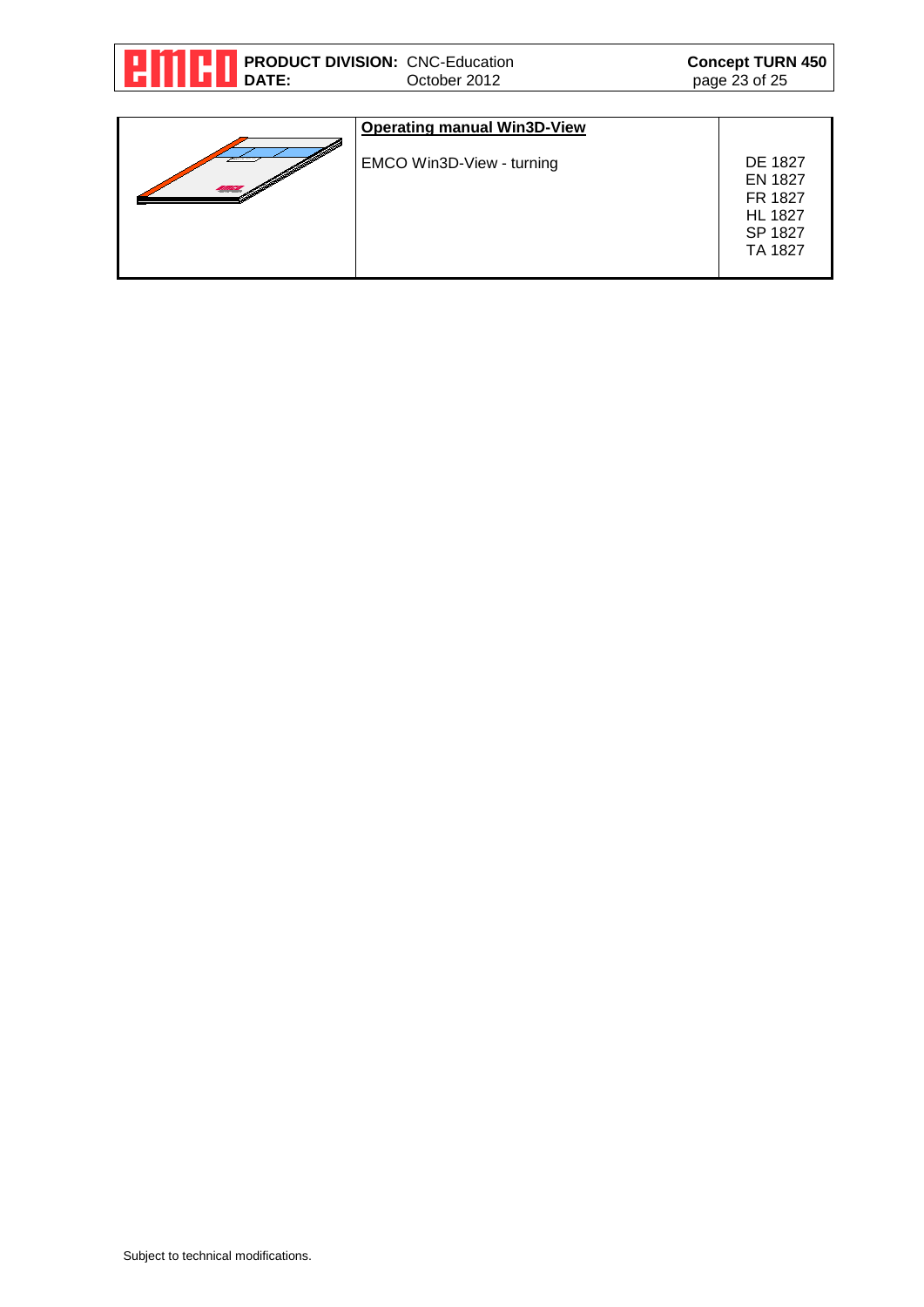

**PRODUCT DIVISION:** CNC-Education **Concept TURN 450 DATE:** October 2012 **page 24 of 25** 

#### **Courseware**

|               | <b>DESCRIPTION</b>                                                                                                                                                                                                                                                                                                                                                                                                                                                                                                  | REF.NO.                                  |
|---------------|---------------------------------------------------------------------------------------------------------------------------------------------------------------------------------------------------------------------------------------------------------------------------------------------------------------------------------------------------------------------------------------------------------------------------------------------------------------------------------------------------------------------|------------------------------------------|
| <b>CAMPUS</b> | <b>E[MCO] Campus</b><br>E-Learning 2.0 for machining.<br>Multimedia teaching and<br>learning materials<br>for CNC training.                                                                                                                                                                                                                                                                                                                                                                                         |                                          |
|               | E[MCO] Campus -<br>is a multimedia training program that teaches all the<br>basics of modern CNC technology.<br>The cleverly-designed teaching format makes even<br>complex concepts easy to grasp and learn.<br>Interactive dialog features allow students to<br>progress at their own pace. Views are displayed<br>using attractive 2 and 3D graphics, animations, and<br>videos, sustainably improving the success of the<br>learning process.<br>Languages:<br>German<br>English<br>Czech<br>Spanish<br>Chinese |                                          |
|               | <b>Single-user license</b><br><b>Multi-user license 20</b><br><b>Multi-user license 50</b><br><b>Multi-user license 100</b><br>The Software is working without any time<br>restriction, a renewal of the version is not<br>necessary.<br>A Software Maintenance Contract (SMC) is<br>not available right now.                                                                                                                                                                                                       | X2Y 400<br>X2Y 410<br>X2Y 420<br>X2Y 430 |